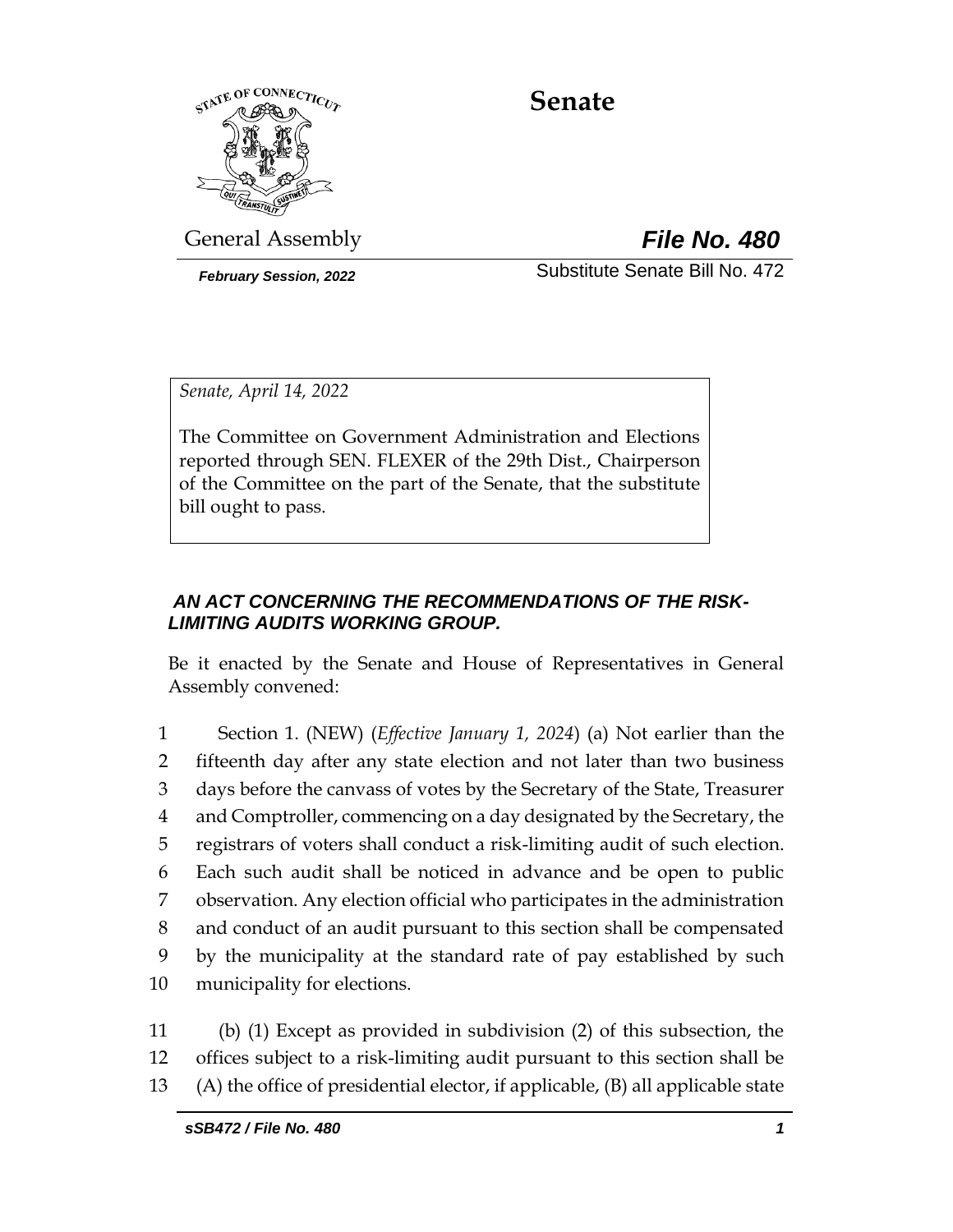offices, as defined in section 9-372 of the general statutes, (C) at least one representative in Congress, selected in a random drawing by the Secretary of the State, (D) at least five per cent, in the aggregate, of the offices of state senator and state representative, selected in a random drawing by the Secretary, and (E) any other office required to be audited by federal law. Whenever an office is randomly selected by the Secretary under this subsection, the selection process shall be open to the public.

 (2) (A) If an office of representative in Congress is subject to recanvass or an election contest pursuant to the general statutes, the Secretary of the State shall ensure such office is included in the office or offices selected under subparagraph (C) of subdivision (1) of this subsection.

 (B) If an office of state senator or state representative is subject to recanvass or an election contest pursuant to the general statutes, the Secretary of the State shall ensure such office is included in the offices selected under subparagraph (D) of subdivision (1) of this subsection.

 (c) Prior to the day designated by the Secretary of the State for the commencement of the risk-limiting audit described in subsection (a) of this section, the registrars of voters shall submit to the Secretary the ballot manifests created under section 3 of this act.

 (d) The risk-limiting audit described in subsection (a) of this section shall be conducted in accordance with instructions and procedures prescribed by the Secretary of the State, which instructions and procedures shall be consistent across all offices. The risk limit for each such audit shall be not more than five per cent. The results of each audit conducted pursuant to this section, including any such audit that produces an outcome of "INCONCLUSIVE" as described in subsection (e) of this section, shall be reported on a form and in a manner prescribed by the Secretary. Such reported results shall be filed with the Secretary, who shall immediately forward such reported results to The University of Connecticut for analysis. The University of Connecticut shall submit to the Secretary a written report regarding such analysis that describes any concerns identified. After receipt of such written report, the Secretary shall transmit to the State Elections Enforcement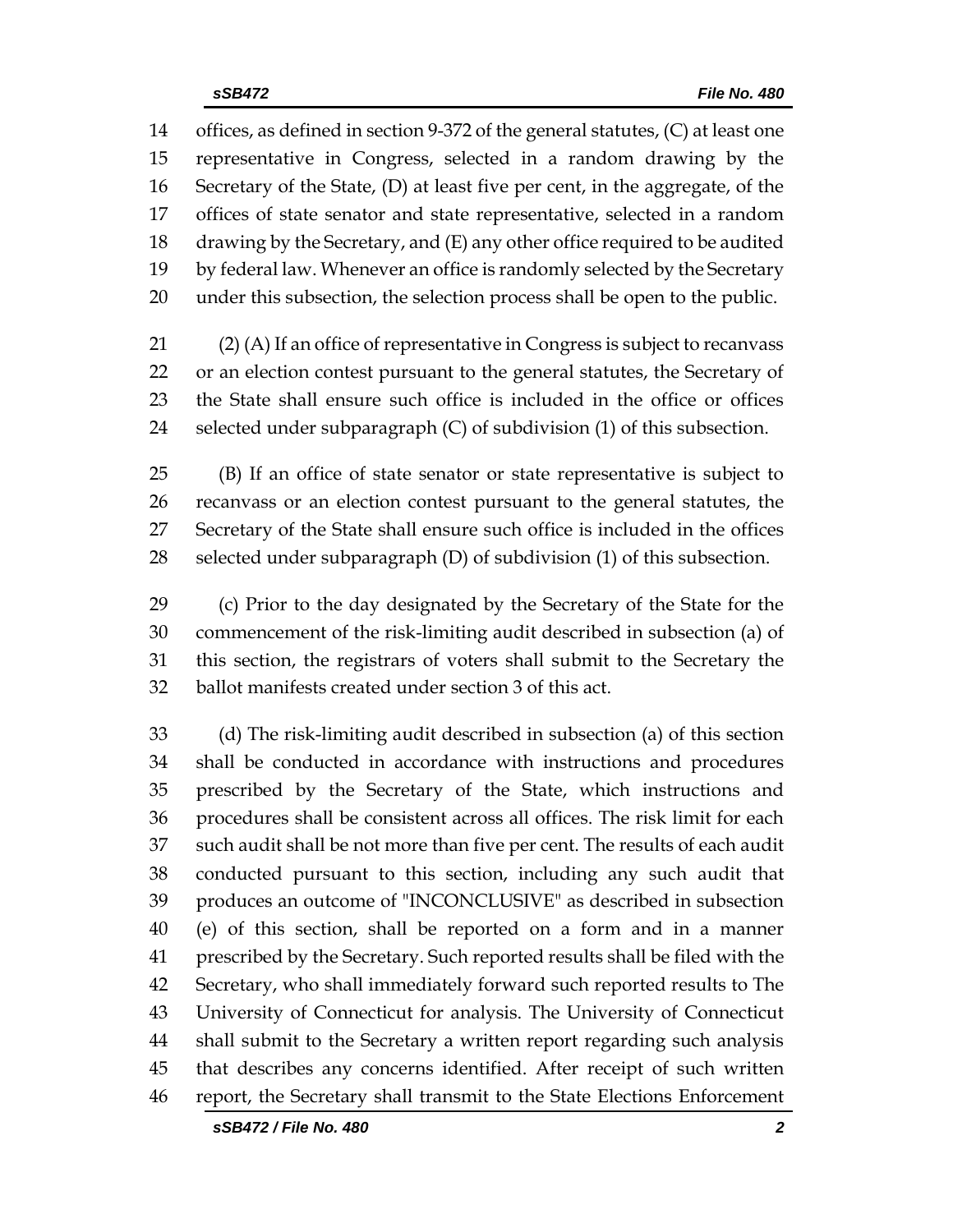Commission a copy of such written report.

 (e) In the event a risk-limiting audit conducted pursuant to this section for a particular office produces an outcome of "INCONCLUSIVE", the Secretary of the State shall order a manual recount of all ballots cast for such office.

 (f) If the written report submitted by The University of Connecticut under subsection (d) of this section indicates that a voting tabulator failed to record votes accurately and in the manner provided by the general statutes, the Secretary of the State shall require that the voting tabulator be examined and recertified by the Secretary, or the Secretary's designee. Nothing in this subsection shall be construed to prohibit the Secretary from requiring that a voting tabulator be examined and recertified.

 (g) The audit results reported to the Secretary of the State pursuant to subsection (d) of this section shall be open to public inspection and may be used as prima facie evidence of an irregularity in any contest arising pursuant to chapter 149 of the general statutes or for any other cause of action arising from such election.

 (h) If the audit officials are unable to reconcile the results from an audit described in subsection (a) of this section with the outcome of the person declared elected by virtue of having received the greatest number of votes, as determined by the paper ballots, the Secretary of the State shall conduct such further investigation of the voting tabulator as may be necessary for the purpose of reviewing whether or not to decertify the voting tabulator or tabulators in question or to order the voting tabulator to be examined and recertified pursuant to subsection (f) of this section. Any report produced by the Secretary as a result of such investigation shall be filed with the State Elections Enforcement Commission, and the commission may initiate such further investigation in accordance with subdivision (1) of subsection (a) of section 9-7b of the general statutes as may be required to determine if any violations of the general statutes concerning election law have been committed.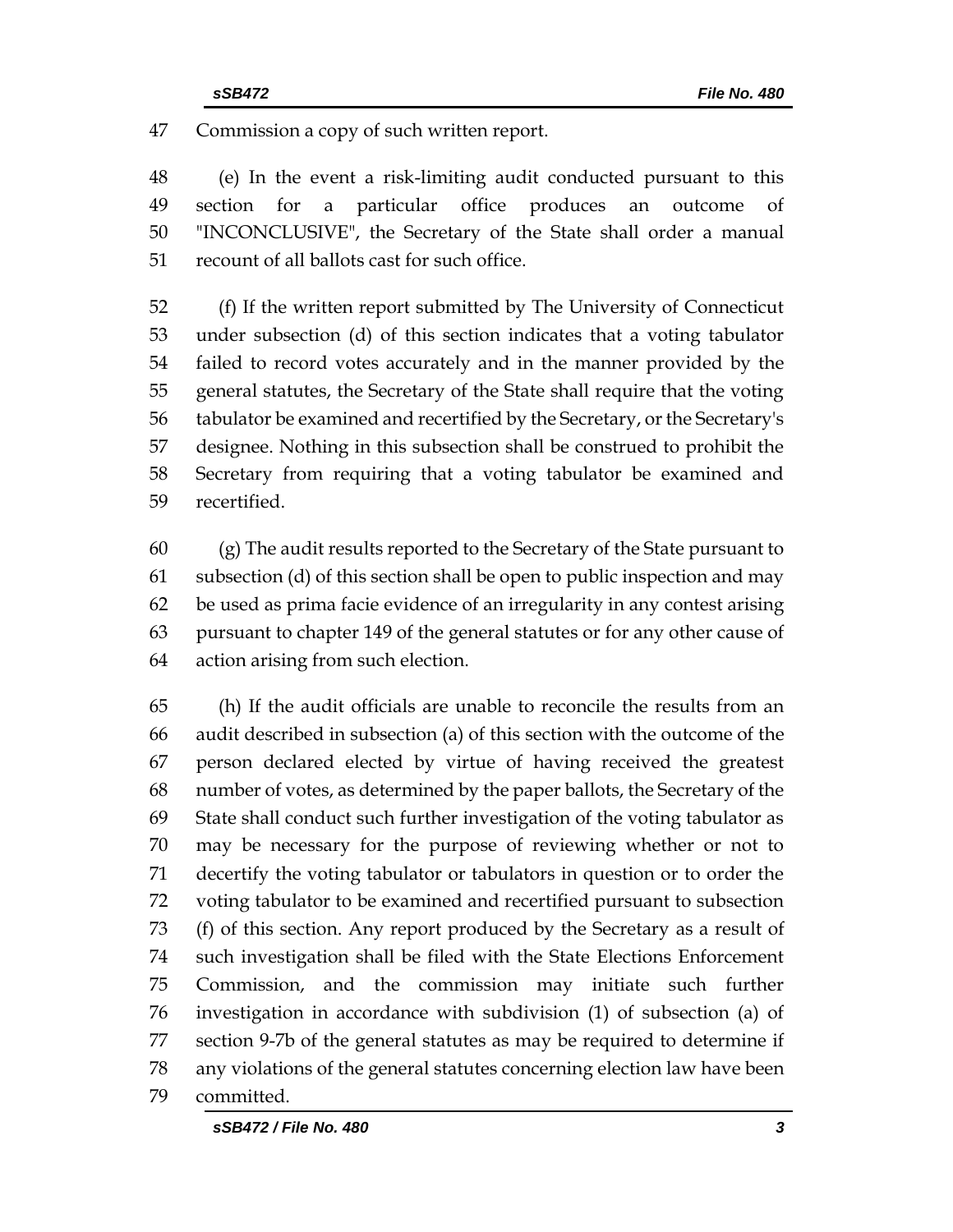(i) The individual paper ballots used at an election shall be carefully preserved and returned in their designated receptacle in accordance with the requirements of section 9-266 or 9-310 of the general statutes, whichever is applicable.

 (j) Nothing in this section shall be construed to preclude any candidate or elector from seeking additional remedies pursuant to chapter 149 of the general statutes.

 (k) After an election, any voting tabulator may be kept locked for a period longer than that prescribed by sections 9-266, 9-310 and 9-447 of the general statutes, if such an extended period is ordered by either a court of competent jurisdiction, the Secretary of the State or the State Elections Enforcement Commission. Either the court or the Secretary of the State may order an audit of such voting tabulator to be conducted by such persons as the court or the Secretary may designate, provided the State Elections Enforcement Commission may order such an audit under the circumstances described in subsection (e) of this section. If the machine utilized in such election is an optical scan voting system, such order to lock such machine shall include the tabulator, memory card and all other components and processes utilized in the programming of such machine.

 (l) The Secretary of the State may adopt regulations, in accordance with the provisions of chapter 54 of the general statutes, as may be necessary for the conduct of risk-limiting audits described in subsection (a) of this section and to establish guidelines for expanded audits when the results from such an audit cannot be reconciled with the outcome of the person declared elected by virtue of having received the greatest number of votes, as determined by the paper ballots.

 (m) Notwithstanding any provision of the general statutes, the Secretary of the State shall have access to the code in any voting machine whenever any problem is discovered as a result of an audit described in subsection (a) of this section.

(n) As used in this section: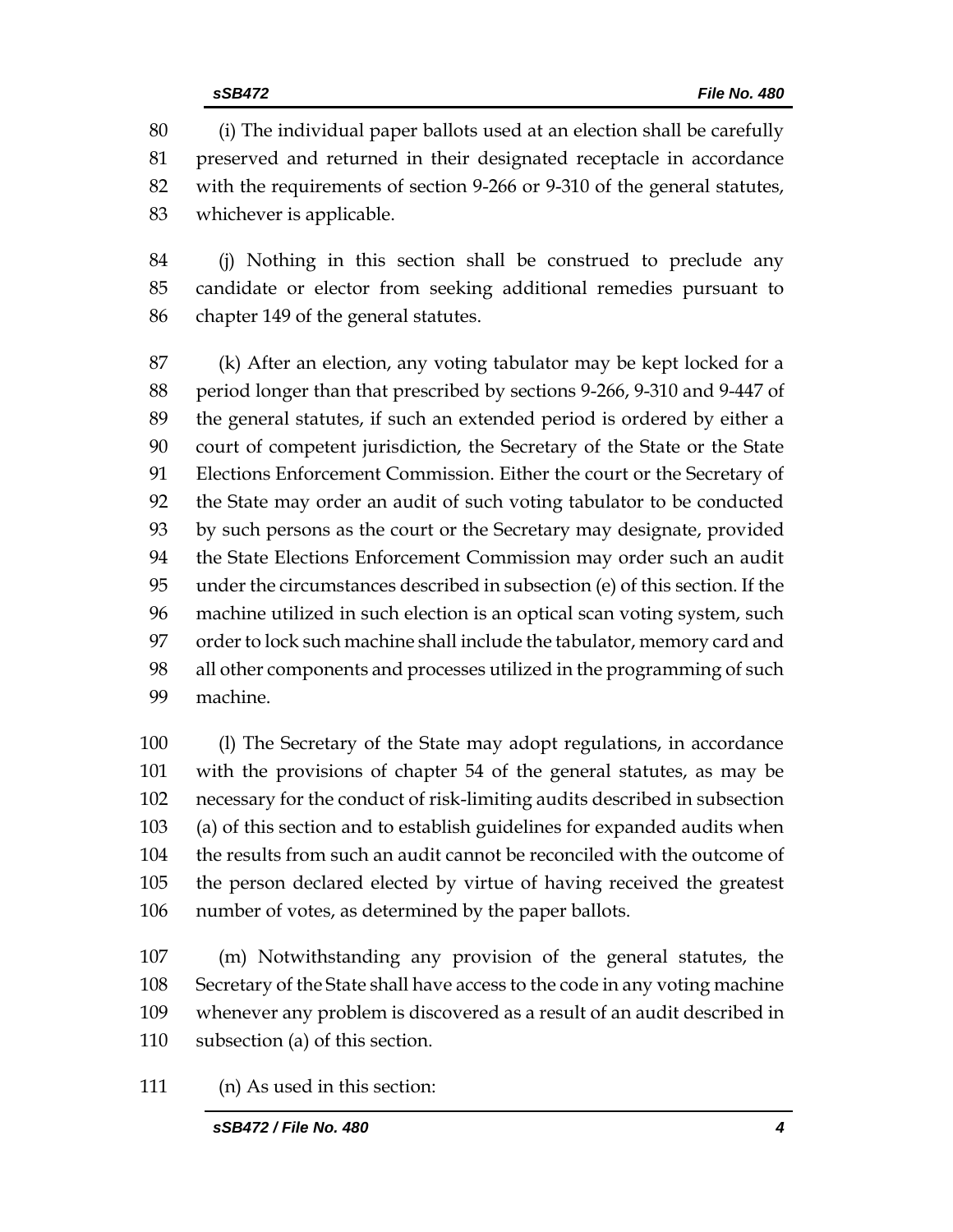| 112 | (1) "Risk-limiting audit" means a publicly verifiable auditing               |
|-----|------------------------------------------------------------------------------|
| 113 | procedure that (A) manually examines a statistical sample of paper           |
| 114 | ballots which reflect the intents of the voters having cast such ballots,    |
| 115 | outcome of<br>either<br>produces<br>"ACCEPTABLE"<br>(B)<br>an<br>or          |
| 116 | "INCONCLUSIVE", and (C) guarantees a specified risk limit;                   |
| 117 | (2) "Risk limit" means the maximum probability that an audit would           |
| 118 | produce an outcome of "ACCEPTABLE" when there is a disagreement              |
| 119 | between the person declared elected and the person who received the          |
| 120 | greatest number of votes as determined by the paper ballots; and             |
| 121 | (3) "State election" has the same meaning as provided in section 9-1         |
| 122 | of the general statutes.                                                     |
| 123 | Sec. 2. Section 9-320f of the 2022 supplement to the general statutes is     |
| 124 | repealed and the following is substituted in lieu thereof (Effective January |
| 125 | $1, 2024$ :                                                                  |
| 126 | (a) $(1)$ Not earlier than the fifteenth day after any [election or] federal |
| 127 | or state primary and not later than two business days before the canvass     |
| 128 | of votes by the Secretary of the State, Treasurer and Comptroller, [for      |
| 129 | any federal or state election or primary,] or (2) not earlier than the       |
| 130 | fifteenth day after any municipal election or primary and not later than     |
| 131 | two business days before the canvass of votes by the town clerk, [for any    |
| 132 | municipal election or primary,] the registrars of voters shall conduct a     |
| 133 | manual audit, or [, for an election or primary held on or after January 1,   |
| 134 | 2016,] an electronic audit authorized under section 9-320g, as amended       |
| 135 | by this act, of the votes recorded in not less than five per cent of the     |
| 136 | voting districts in the state, district or municipality, whichever is        |
| 137 | applicable. For the purposes of this section, any central location used in   |
| 138 | a municipality for the counting of absentee ballots shall be deemed a        |
| 139 | voting district. Such manual or electronic audit shall be noticed in         |
| 140 | advance and be open to public observation. Any election official who         |
| 141 | participates in the administration and conduct of an audit pursuant to       |
| 142 | this section shall be compensated by the municipality at the standard        |
| 143 | rate of pay established by such municipality for elections or primaries,     |
| 144 | as the case may be.                                                          |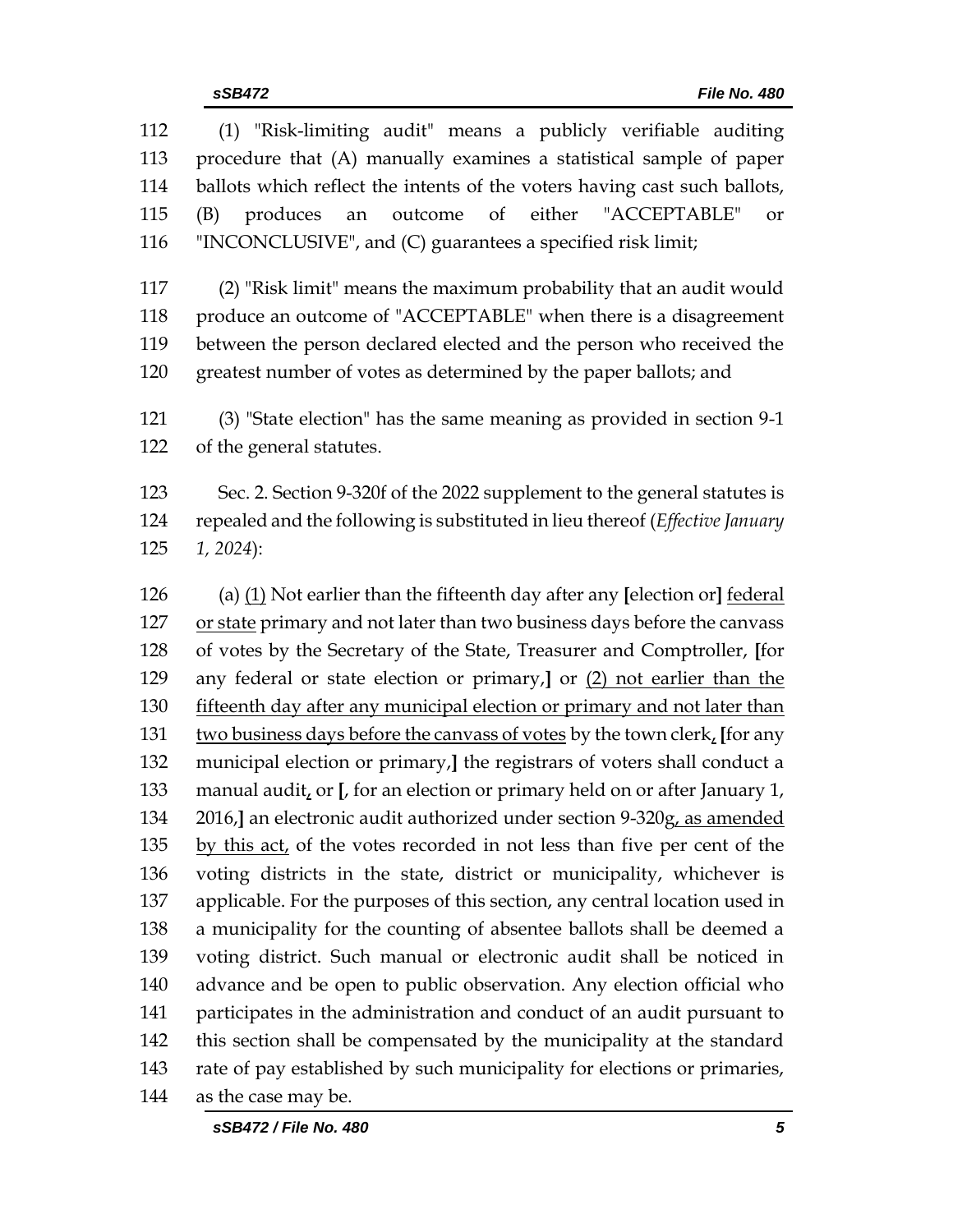(b) The voting districts subject to an audit described in subsection (a) of this section shall be selected in a random drawing by the Secretary of the State and such selection process shall be open to the public. The offices subject to an audit pursuant to this section shall be, (1) **[**in the case of an election where the office of presidential elector is on the ballot, all offices required to be audited by federal law, plus one additional office selected in a random drawing by the Secretary of the State, but in no case less than three offices, (2) in the case of an election where the office of Governor is on the ballot, all offices required to be audited by federal law, plus one additional office selected in a random drawing by the Secretary of the State, but in no case less than three offices, (3)**]** in the case of a municipal election, three offices or twenty per cent of the number of offices on the ballot, whichever is greater, selected at random by the municipal clerk, and **[**(4)**]** (2) in the case of a primary, **[**election,**]** all offices required to be audited by federal law, plus one additional office, if any, but in no event less than twenty per cent of the offices on 161 the ballot, selected in a random drawing by the municipal clerk.

 (c) If a selected voting district has an office that is subject to recanvass or an election or primary contest pursuant to the general statutes, the 164 Secretary of the State shall select an alternative district, pursuant to the process described in subsection (b) of this section.

 (d) The manual or electronic audit described in subsection (a) of this section shall consist of the manual or electronic tabulation of the paper ballots cast and counted by each voting tabulator subject to such audit. Once complete, the vote totals established pursuant to such manual or electronic tabulation shall be compared to the results reported by the voting tabulator on the day of the election or primary. The results of such manual or electronic tabulation shall be reported on a form prescribed by the Secretary of the State which shall include the total number of ballots counted, the total votes received by each candidate in question, the total votes received by each candidate in question on ballots that were properly completed by each voter and the total votes received by each candidate in question on ballots that were not properly completed by each voter. Such **[**report**]** reported results shall be filed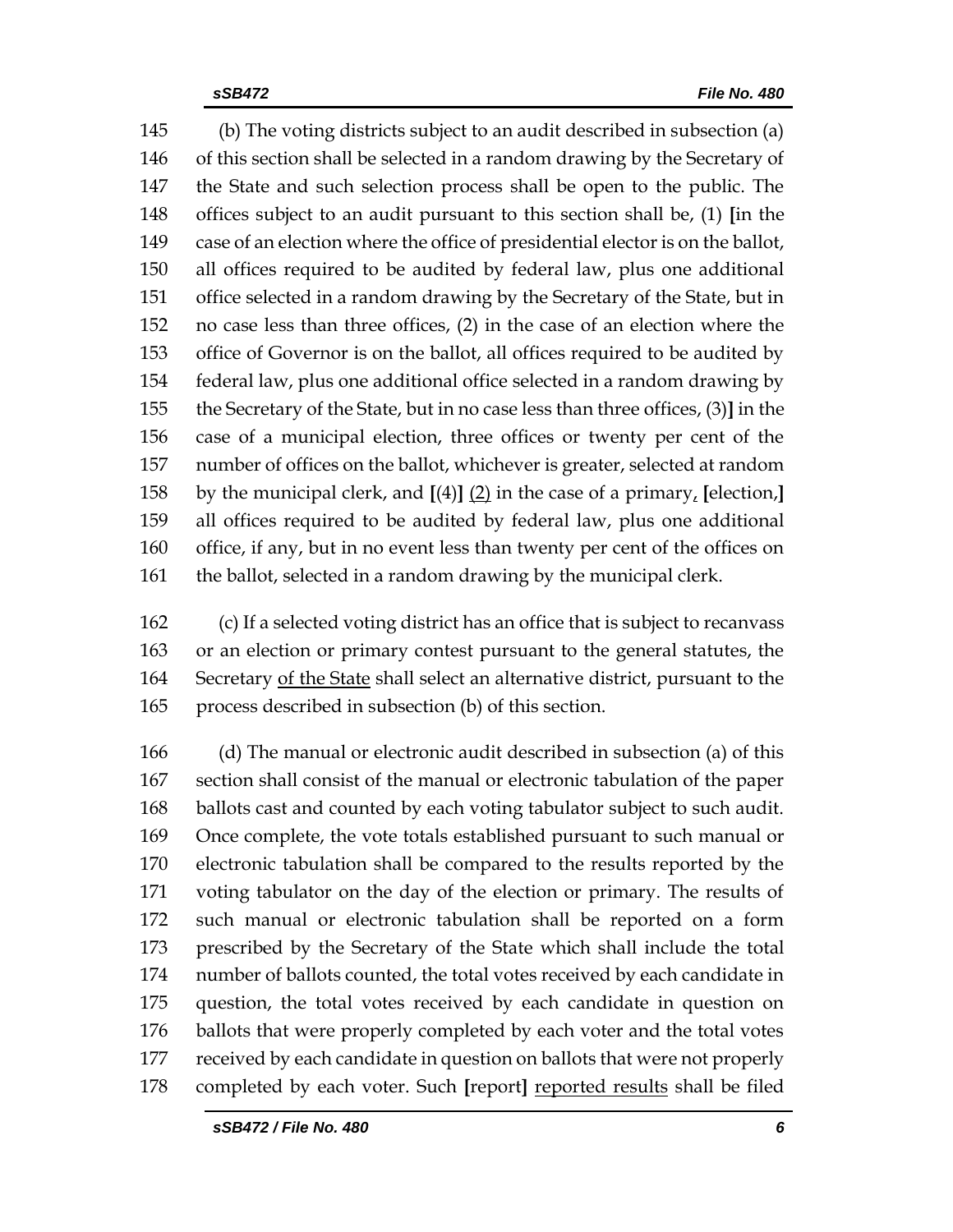with the Secretary, **[**of the State**]** who shall immediately forward such **[**report**]** reported results to The University of Connecticut for analysis. The University of Connecticut shall **[**file**]** submit to the Secretary a written report **[**with the Secretary of the State**]** regarding such analysis 183 that describes any discrepancies identified. After receipt of such written report, the Secretary **[**of the State shall file such report with**]** shall 185 transmit to the State Elections Enforcement Commission a copy of such written report.

 (e) For the purposes of this section, a ballot that has not been properly completed will be deemed to be a ballot on which (1) votes have been marked by the voter outside the vote targets, (2) votes have been marked by the voter using a manual marking device that cannot be read by the voting tabulator, or (3) in the judgment of the registrars of voters, the voter marked the ballot in such a manner that the voting tabulator may not have read the marks as votes cast.

 (f) Notwithstanding the provisions of section 9-311, the Secretary of the State shall order a discrepancy recanvass of the returns of an election or primary for any office if a discrepancy, as defined in subsection (o) of this section, exists where the margin of victory in the race for such office is less than the amount of the discrepancy multiplied by the total number of voting districts where such race appeared on the ballot, provided in a year in which the Secretary of the State is a candidate for an office on the ballot and that office is subject to an audit as provided 202 by this section, the State Elections Enforcement Commission shall order a discrepancy recanvass if a discrepancy, as defined by subsection (o) of this section, has occurred that could affect the outcome of the election or primary for such office.

206 (g) If the written report submitted by The University of Connecticut **[**report described in**]** under subsection (d) of this section indicates that a voting tabulator failed to record votes accurately and in the manner provided by the general statutes, the Secretary of the State shall require that the voting tabulator be examined and recertified by the Secretary **[**of the State,**]** or the Secretary's designee. Nothing in this subsection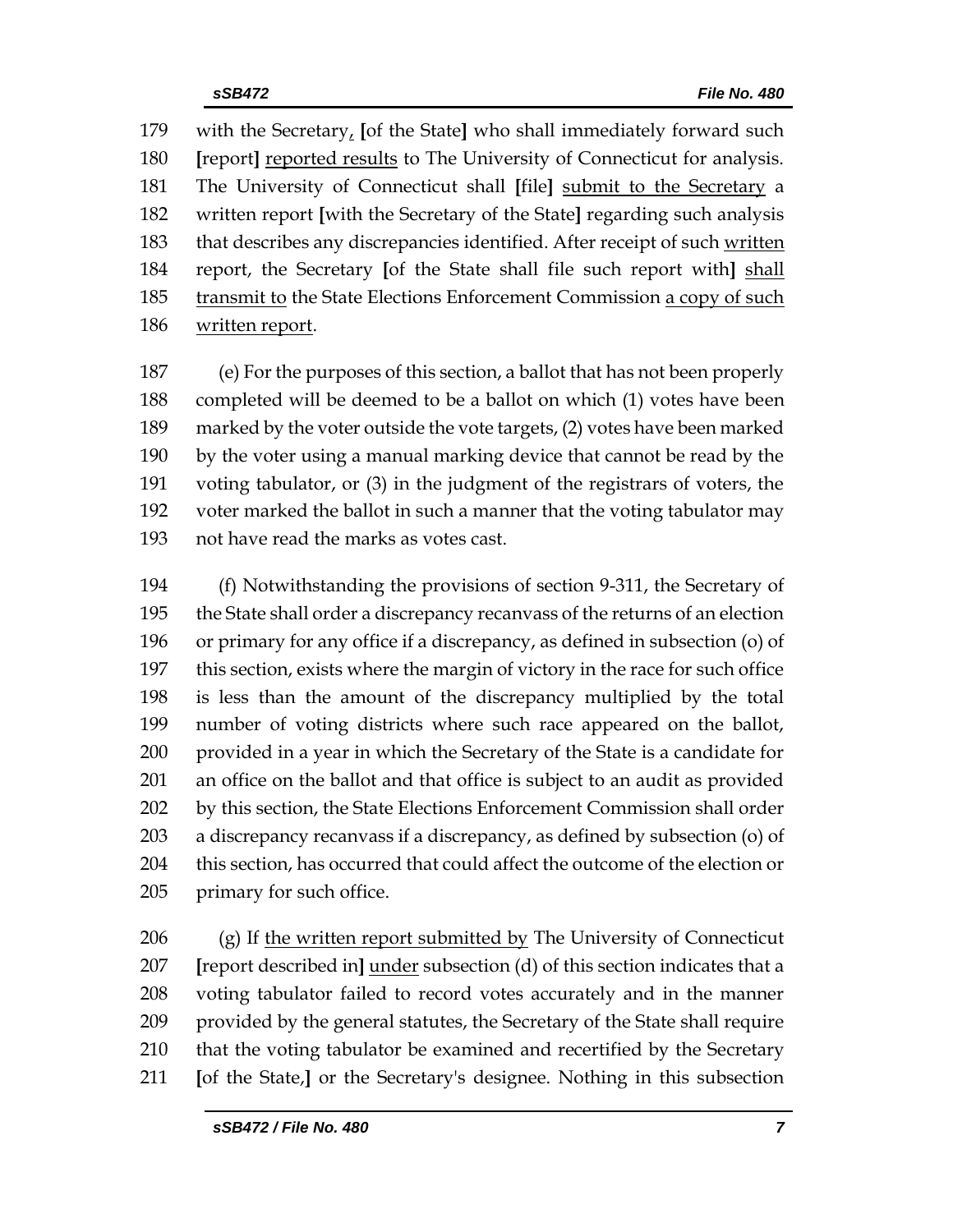shall be construed to prohibit the Secretary **[**of the State**]** from requiring that a voting tabulator be examined and recertified.

 (h) The audit **[**report filed**]** results reported to the Secretary of the State pursuant to subsection (d) of this section shall be open to public inspection and may be used as prima facie evidence of a discrepancy in any contest arising pursuant to chapter 149 or for any other cause of action arising from such election or primary.

 (i) If the audit officials are unable to reconcile the manual or electronic count from an audit described in subsection (a) of this section with the electronic vote tabulation and discrepancies from the election or primary, the Secretary of the State shall conduct such further investigation of the voting tabulator malfunction as may be necessary for the purpose of reviewing whether or not to decertify the voting tabulator or tabulators in question or to order the voting tabulator to be 226 examined and recertified pursuant to subsection  $(g)$  of this section. Any report produced by the Secretary **[**of the State**]** as a result of such investigation shall be filed with the State Elections Enforcement Commission, and the commission may initiate such further investigation in accordance with subdivision (1) of subsection (a) of section 9-7b as may be required to determine if any violations of the general statutes concerning election law have been committed.

233 (i) The individual paper ballots used at an election or primary shall be carefully preserved and returned in their designated receptacle in accordance with the requirements of section 9-266 or 9-310, whichever is applicable.

 (k) Nothing in this section shall be construed to preclude any candidate or elector from seeking additional remedies pursuant to chapter 149.

 (l) After an election or primary, any voting tabulator may be kept locked for a period longer than that prescribed by sections 9-266, 9-310 and 9-447, if such an extended period is ordered by either a court of 243 competent jurisdiction, the Secretary of the State or the State Elections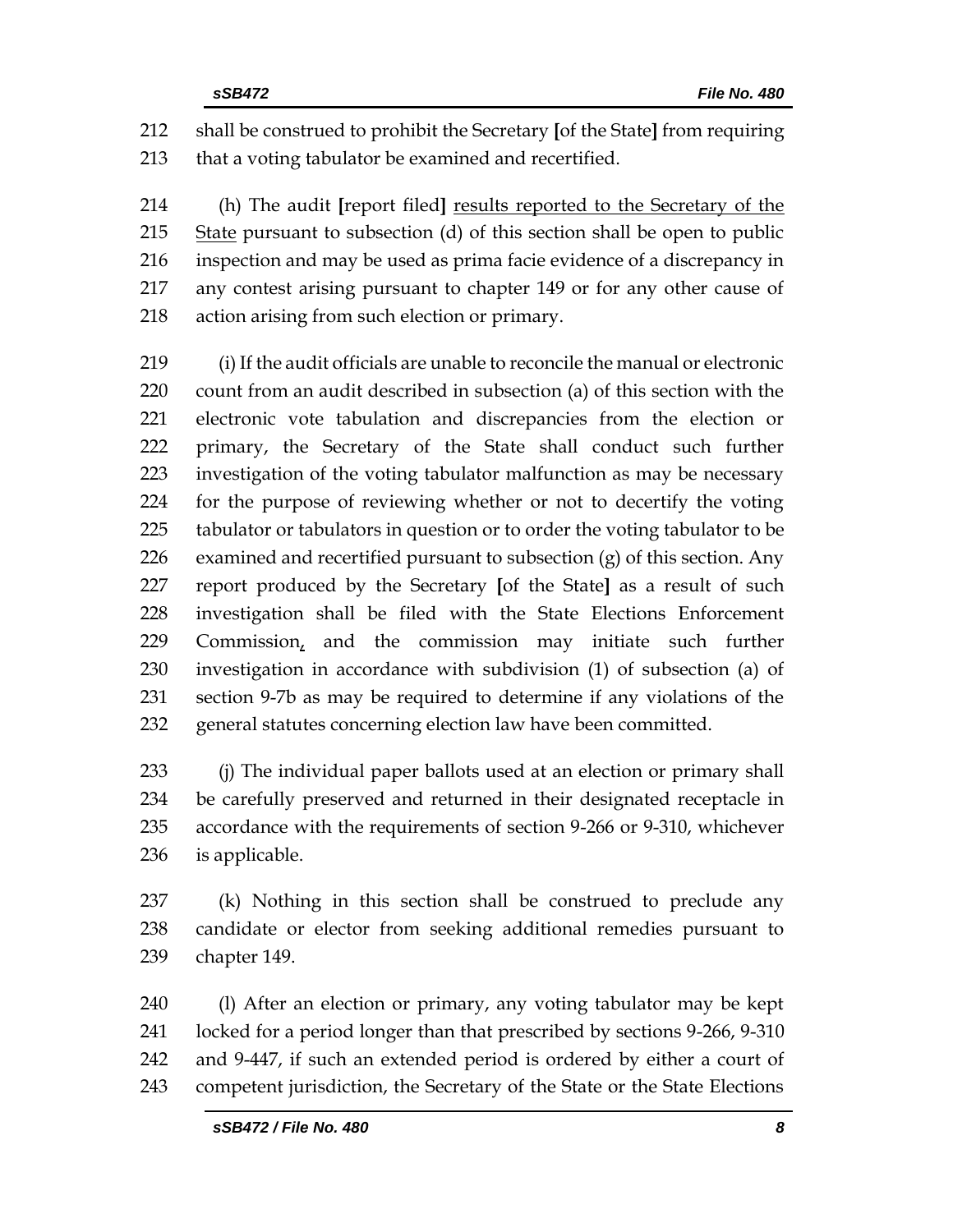Enforcement Commission. Either the court or the Secretary of the State may order an audit of such voting tabulator to be conducted by such persons as the court or the Secretary **[**of the State**]** may designate, provided the State Elections Enforcement Commission may order such an audit under the circumstances prescribed in subsection (f) of this section. If the machine utilized in such election or primary is an optical scan voting system, such order to lock such machine shall include the tabulator, memory card and all other components and processes utilized in the programming of such machine.

 (m) The Secretary of the State may adopt regulations, in accordance with the provisions of chapter 54, as may be necessary for the conduct of the manual or electronic tabulation of the paper ballots described in subsection (a) of this section and to establish guidelines for expanded audits when there are differences between the manual or electronic counts from the audit described in subsection (a) of this section and tabulator counts from the election or primary.

 (n) Notwithstanding any provision of the general statutes, the Secretary of the State shall have access to the code in any voting machine whenever any problem is discovered as a result of an audit described in subsection (a) of this section.

(o) As used in this section: **[**, "discrepancy"**]**

 (1) "Discrepancy" means any difference in vote totals between tabulator counts from an election or primary and manual or electronic counts from an audit described in subsection (a) of this section in a voting district that exceeds one-half of one per cent of the lesser amount of the vote totals between such tabulator counts and such manual or electronic counts where such differences cannot be resolved through an accounting of ballots that were not marked properly in accordance with subsection (e) of this section; **[**, "state election" means "state election", as defined in section 9-1, "municipal election"**]**

274 (2) "Municipal election" means a municipal election held pursuant to section 9-164; **[**, "manual"**]**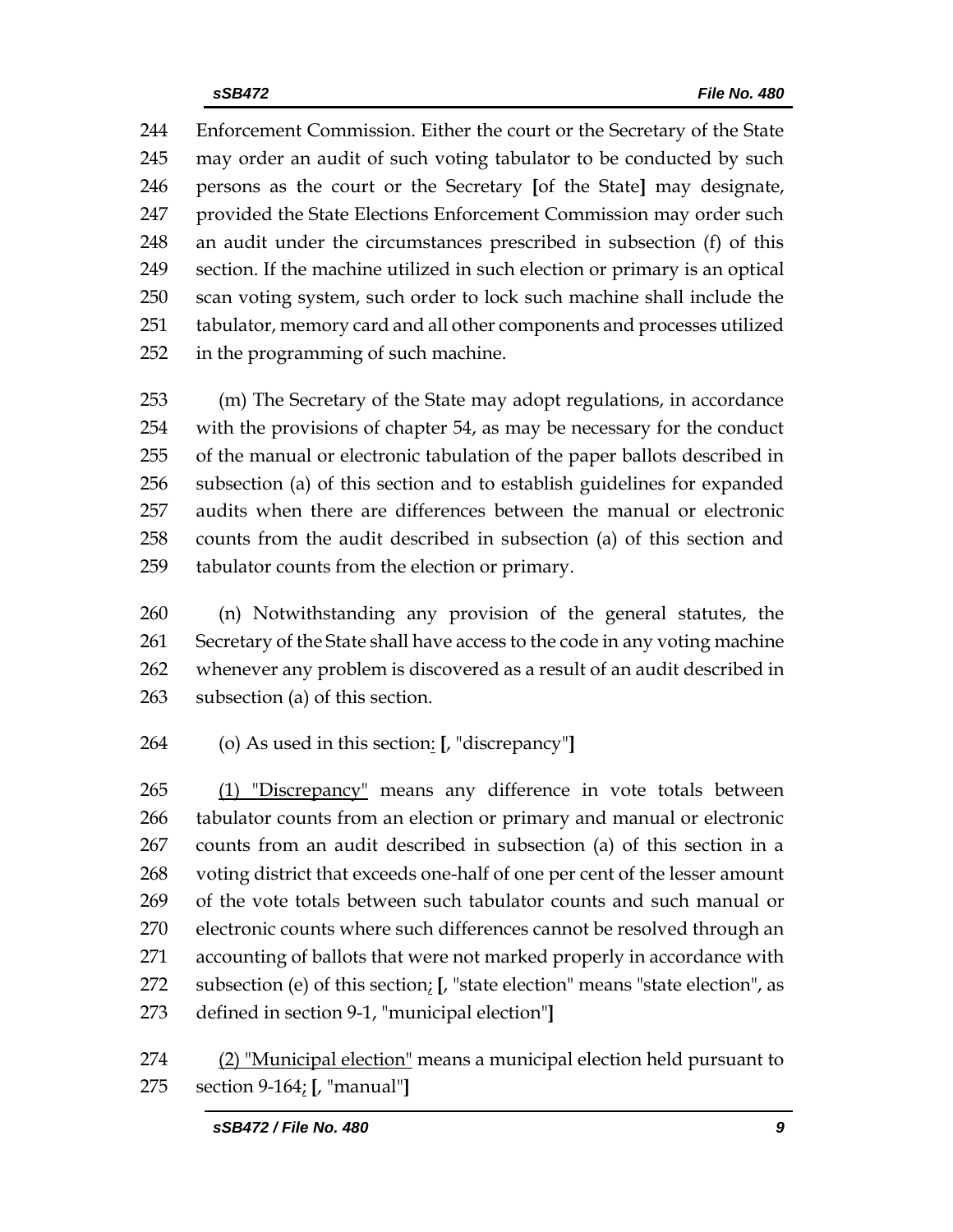|            | sSB472<br>File No. 480                                                                                                   |
|------------|--------------------------------------------------------------------------------------------------------------------------|
| 276<br>277 | (3) "Manual" means by hand and without the assistance of electronic<br>equipment; and ["electronic"]                     |
| 278        | (4) "Electronic" means through the use of equipment described in                                                         |
| 279        | section 9-320g, as amended by this act.                                                                                  |
| 280        | Sec. 3. (NEW) ( <i>Effective January 1, 2024</i> ) (a) Except as provided in                                             |
| 281<br>282 | subsection (b) of this section, not later than seventy-two hours after the<br>close of the polls at each state election: |
| 283        | (1) The election officials in each polling place shall create a ballot                                                   |
| 284        | manifest for such polling place by manually verifying the number of                                                      |
| 285        | ballots cast that comprise the result publicly announced by the                                                          |
| 286        | moderator under subsection (a) of section 9-309 of the general statutes                                                  |
| 287        | and recording such number on such ballot manifest, in accordance with                                                    |
| 288        | procedures prescribed by the Secretary of the State; and                                                                 |
| 289        | (2) The absentee ballot counters in each central counting location shall                                                 |
| 290        | create a ballot manifest for such central counting location by manually                                                  |
| 291        | verifying the number of ballots cast that comprise the result publicly                                                   |
| 292        | declared by the moderator under subsection (b) of section 9-150b of the                                                  |
| 293        | general statutes and recording such number on such ballot manifest, in                                                   |
| 294        | accordance with procedures prescribed by the Secretary of the State.                                                     |
| 295        | (b) Not later than twenty-four hours after the completion of any                                                         |
| 296        | recanvass conducted at a state election in a voting district, the recanvass                                              |
| 297        | officials shall create a ballot manifest for such district by manually                                                   |
| 298        | verifying the number of ballots cast that comprise the vote announced                                                    |
| 299        | by the moderator under subdivision $(1)$ of subsection $(c)$ of section 9-311                                            |
| 300        | of the general statutes and recording such number on such ballot                                                         |
| 301        | manifest, in accordance with procedures prescribed by the Secretary of                                                   |
| 302        | the State.                                                                                                               |
| 303        | (c) All ballot manifest creation procedures shall be open to public                                                      |
| 304        | observation.                                                                                                             |
| 305        | (d) Immediately after a ballot manifest has been created pursuant to                                                     |
| 306        | this section, the moderator shall submit such ballot manifest to the                                                     |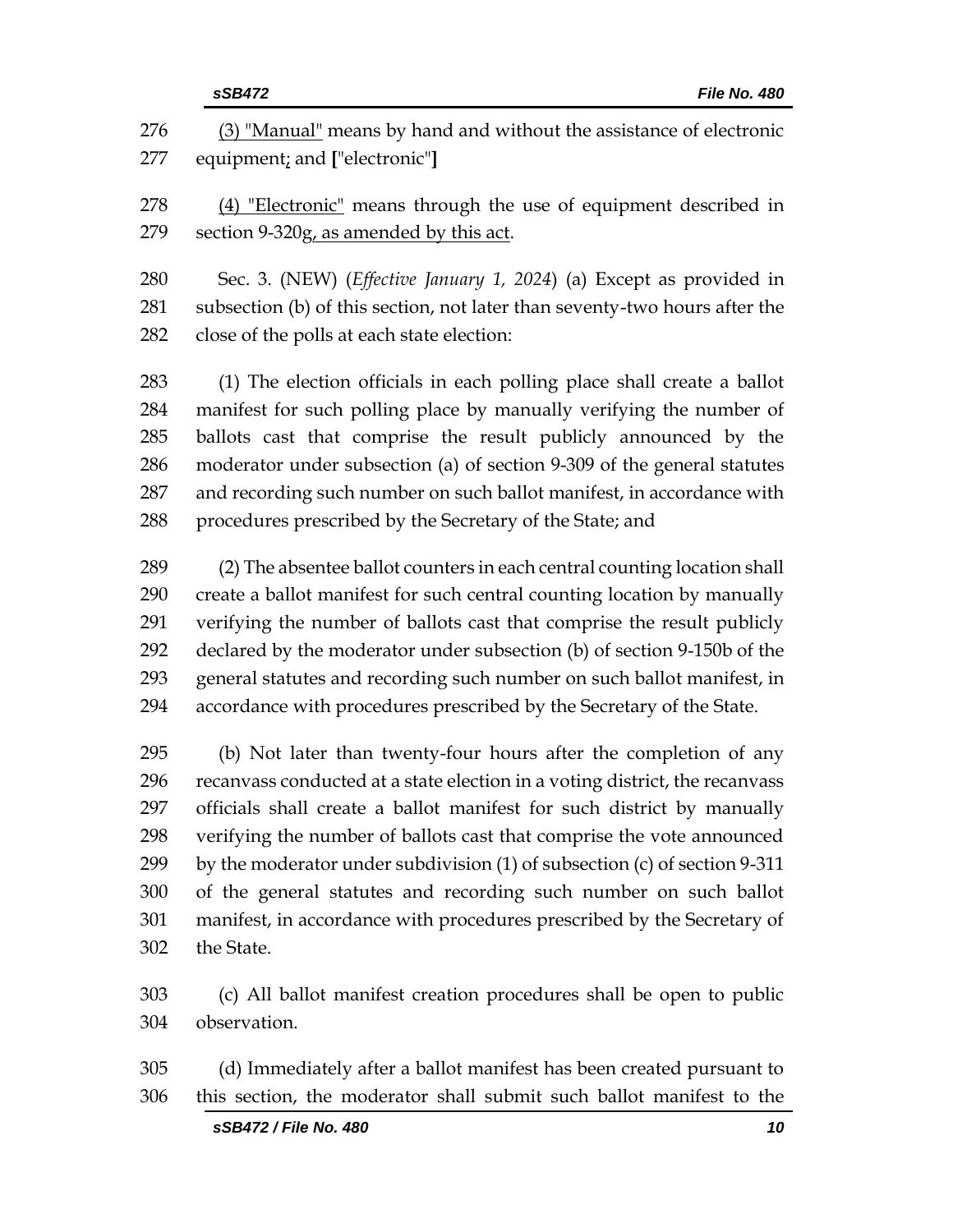registrars of voters.

 Sec. 4. Section 9-323 of the general statutes is repealed and the following is substituted in lieu thereof (*Effective January 1, 2024*):

 Any elector or candidate who claims that he is aggrieved by any ruling of any election official in connection with any election for presidential electors and for a senator in Congress and for representative in Congress or any of them, held in his town, or that there was a mistake in the count of the votes cast at such election for candidates for such electors, senator in Congress and representative in Congress, or any of them, at any voting district in his town, or any candidate for such an office who claims that he is aggrieved by a violation of any provision of section 9-355, 9-357 to 9-361, inclusive, 9- 364, 9-364a or 9-365 in the casting of absentee ballots at such election, may bring his complaint to any judge of the Supreme Court, in which he shall set out the claimed errors of such election official, the claimed errors in the count or the claimed violations of said sections. In any action brought pursuant to the provisions of this section, the complainant shall file a certification attached to the complaint indicating that a copy of the complaint has been sent by first-class mail or delivered to the State Elections Enforcement Commission. If such complaint is made prior to such election, such judge shall proceed expeditiously to render judgment on the complaint and shall cause notice of the hearing to be given to the Secretary of the State and the State Elections Enforcement Commission. If such complaint is made subsequent to the election, it shall be brought not later than fourteen days after the election or, if such complaint is brought in response to **[**the manual tabulation of paper ballots authorized**]** an audit conducted pursuant to section 9-320f, 334 as amended by this act, or section 1 of this act, such complaint shall be brought not later than seven days after the close of any such **[**manual tabulation**]** audit, and in either such circumstance, the judge shall forthwith order a hearing to be had upon such complaint, upon a day not more than five or less than three days from the making of such order, and shall cause notice of not less than three or more than five days to be given to any candidate or candidates whose election may be affected by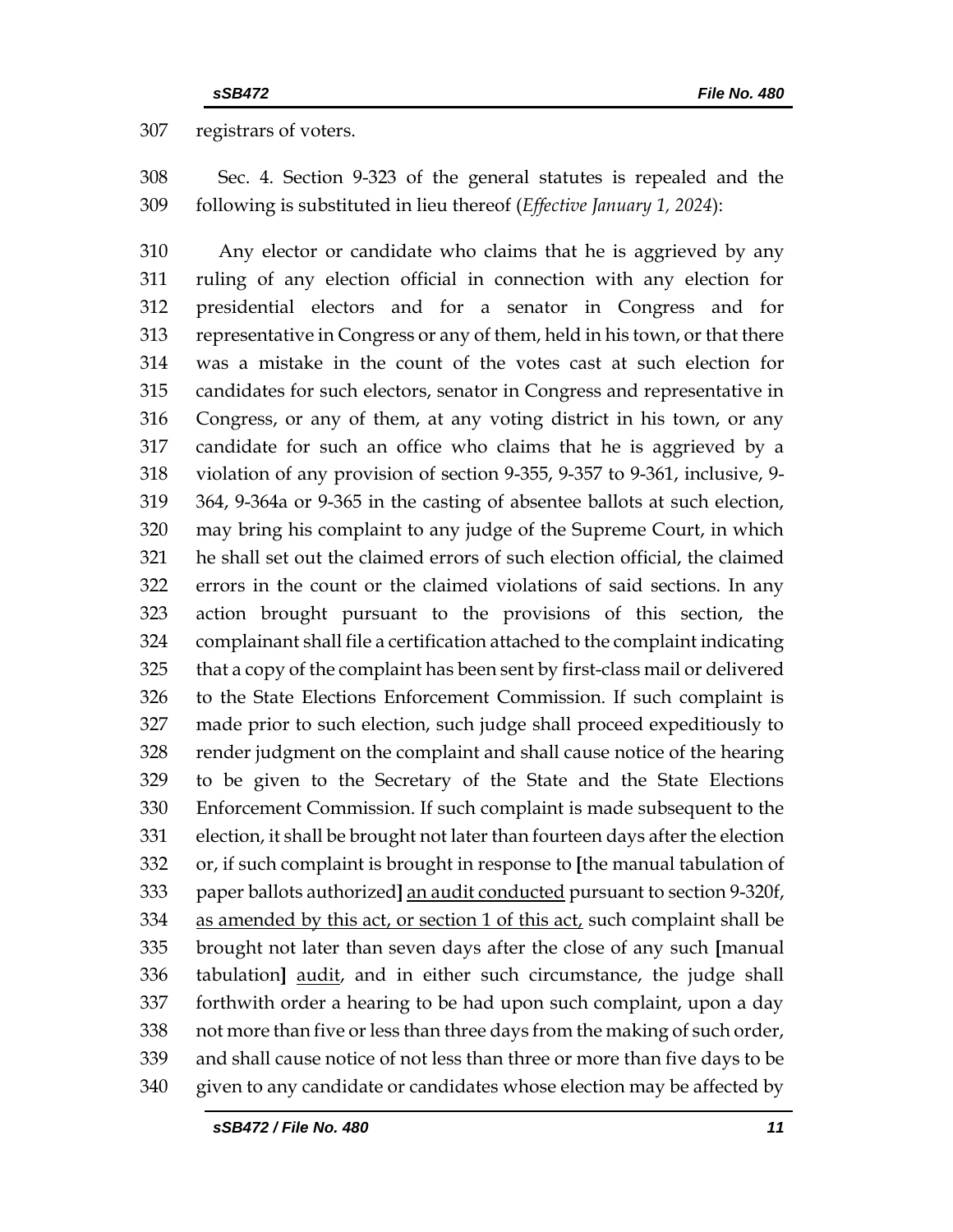the decision upon such hearing, to such election official, to the Secretary of the State, to the State Elections Enforcement Commission and to any other party or parties whom such judge deems proper parties thereto, of the time and place for the hearing upon such complaint. Such judge, with two other judges of the Supreme Court to be designated by the Chief Court Administrator, shall, on the day fixed for such hearing and without unnecessary delay, proceed to hear the parties. If sufficient reason is shown, such judges may order any voting tabulators to be unlocked or any ballot boxes to be opened and a recount of the votes cast, including absentee ballots, to be made. Such judges shall thereupon, in the case they, or any two of them, find any error in the rulings of the election official, any mistake in the count of such votes or any violation of said sections, certify the result of their finding or decision, or the finding or decision of a majority of them, to the Secretary of the State before the first Monday after the second Wednesday in December. Such judges may order a new election or a change in the existing election schedule, provided such order complies with Section 302 of the Help America Vote Act, P.L. 107-252, as amended from time to time. Such certificate of such judges, or a majority of them, shall be final upon all questions relating to the rulings of such election officials, to the correctness of such count and, for the purposes of this section only, such claimed violations, and shall operate to correct the returns of the moderators or presiding officers so as to conform to such finding or decision.

 Sec. 5. Section 9-324 of the general statutes is repealed and the following is substituted in lieu thereof (*Effective January 1, 2024*):

 Any elector or candidate who claims that such elector or candidate is aggrieved by any ruling of any election official in connection with any election for Governor, Lieutenant Governor, Secretary of the State, State Treasurer, Attorney General, State Comptroller or judge of probate, held in such elector's or candidate's town, or that there has been a mistake in the count of the votes cast at such election for candidates for said offices or any of them, at any voting district in such elector's or candidate's town, or any candidate for such an office who claims that such candidate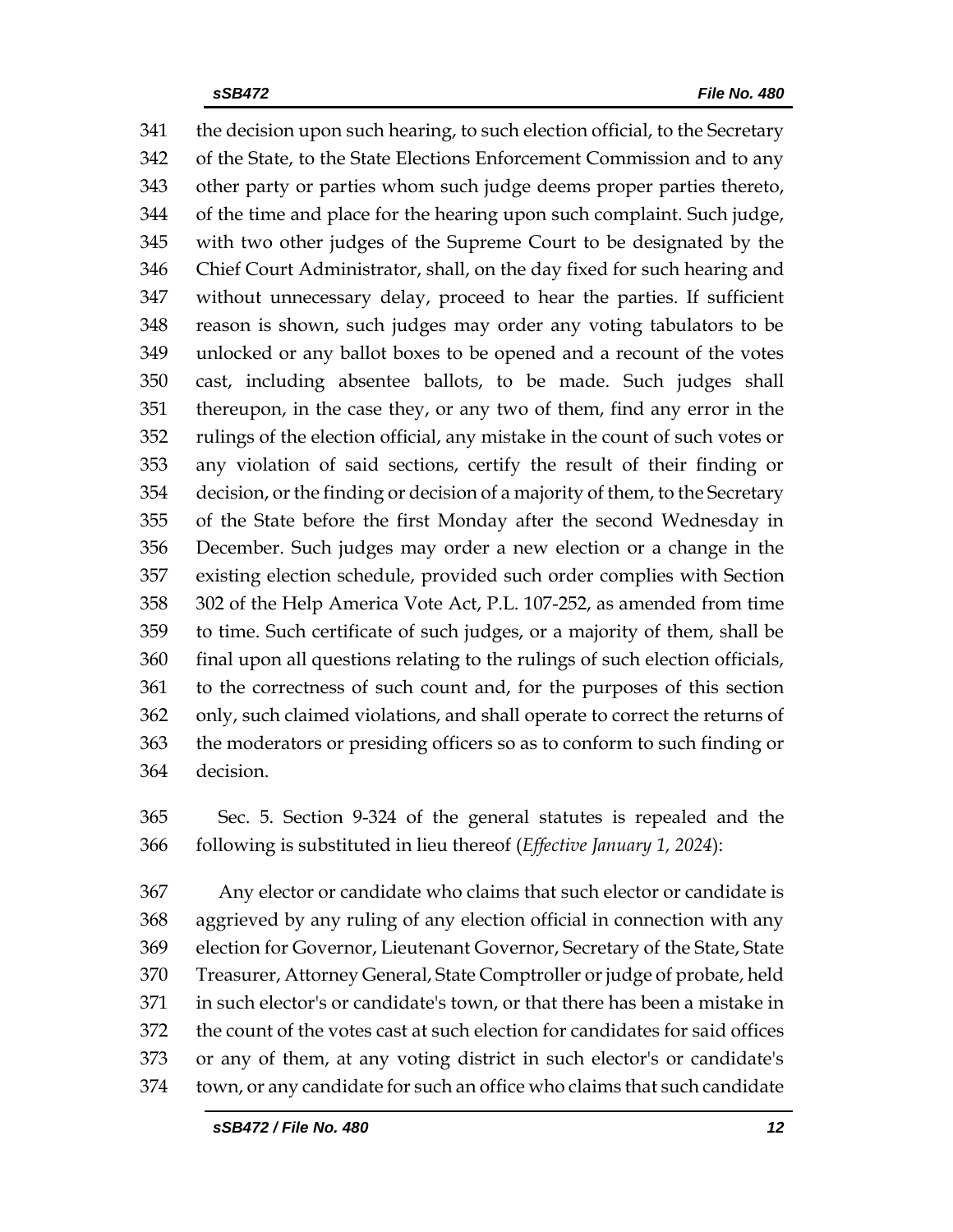is aggrieved by a violation of any provision of section 9-355, 9-357 to 9- 361, inclusive, 9-364, 9-364a or 9-365 in the casting of absentee ballots at such election or any candidate for the office of Governor, Lieutenant Governor, Secretary of the State, State Treasurer, Attorney General or State Comptroller, who claims that such candidate is aggrieved by a violation of any provision of sections 9-700 to 9-716, inclusive, may bring such elector's or candidate's complaint to any judge of the Superior Court, in which such elector or candidate shall set out the claimed errors of such election official, the claimed errors in the count or the claimed violations of said sections. In any action brought pursuant to the provisions of this section, the complainant shall send a copy of the complaint by first-class mail, or deliver a copy of the complaint by hand, to the State Elections Enforcement Commission. If such complaint is made prior to such election, such judge shall proceed expeditiously to render judgment on the complaint and shall cause notice of the hearing to be given to the Secretary of the State and the State Elections Enforcement Commission. If such complaint is made subsequent to the election, it shall be brought not later than fourteen days after the election or, if such complaint is brought in response to **[**the manual tabulation of paper ballots authorized**]** an audit conducted pursuant to section 9-320f, as amended by this act, or section 1 of this act, such complaint shall be brought not later than seven days after the close of any such **[**manual tabulation**]** audit and, in either such circumstance, such judge shall forthwith order a hearing to be had upon such complaint, upon a day not more than five nor less than three days from the making of such order, and shall cause notice of not less than three nor more than five days to be given to any candidate or candidates whose election may be affected by the decision upon such hearing, to such election official, the Secretary of the State, the State Elections Enforcement Commission and to any other party or parties whom such judge deems proper parties thereto, of the time and place for the hearing upon such complaint. Such judge shall, on the day fixed for such hearing and without unnecessary delay, proceed to hear the parties. If sufficient reason is shown, such judge may order any voting tabulators to be unlocked or any ballot boxes to be opened and a recount of the votes cast, including absentee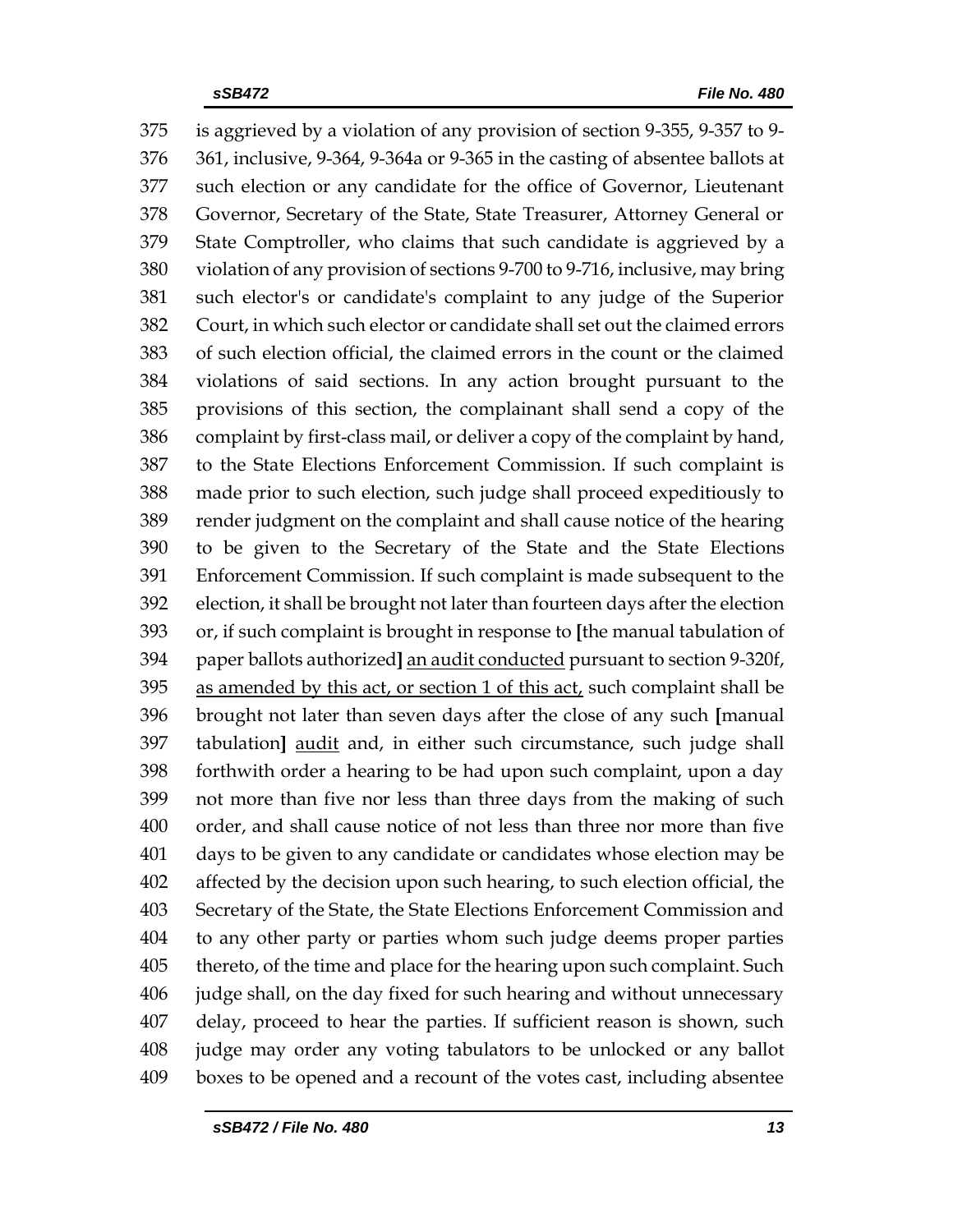ballots, to be made. Such judge shall thereupon, in case such judge finds any error in the rulings of the election official, any mistake in the count of the votes or any violation of said sections, certify the result of such judge's finding or decision to the Secretary of the State before the fifteenth day of the next succeeding December. Such judge may order a new election or a change in the existing election schedule. Such certificate of such judge of such judge's finding or decision shall be final and conclusive upon all questions relating to errors in the rulings of such election officials, to the correctness of such count, and, for the purposes of this section only, such claimed violations, and shall operate to correct the returns of the moderators or presiding officers, so as to conform to such finding or decision, unless the same is appealed from as provided in section 9-325.

 Sec. 6. Section 9-328 of the general statutes is repealed and the following is substituted in lieu thereof (*Effective January 1, 2024*):

 Any elector or candidate claiming to have been aggrieved by any ruling of any election official in connection with an election for any municipal office or a primary for justice of the peace, or any elector or candidate claiming that there has been a mistake in the count of votes cast for any such office at such election or primary, or any candidate in such an election or primary claiming that he is aggrieved by a violation of any provision of sections 9-355, 9-357 to 9-361, inclusive, 9-364, 9-364a or 9-365 in the casting of absentee ballots at such election or primary, may bring a complaint to any judge of the Superior Court for relief therefrom. In any action brought pursuant to the provisions of this section, the complainant shall send a copy of the complaint by first-class mail, or deliver a copy of the complaint by hand, to the State Elections Enforcement Commission. If such complaint is made prior to such election or primary, such judge shall proceed expeditiously to render judgment on the complaint and shall cause notice of the hearing to be given to the Secretary of the State and the State Elections Enforcement Commission. If such complaint is made subsequent to such election or primary, it shall be brought not later than fourteen days after such election or primary, except that if such complaint is brought in response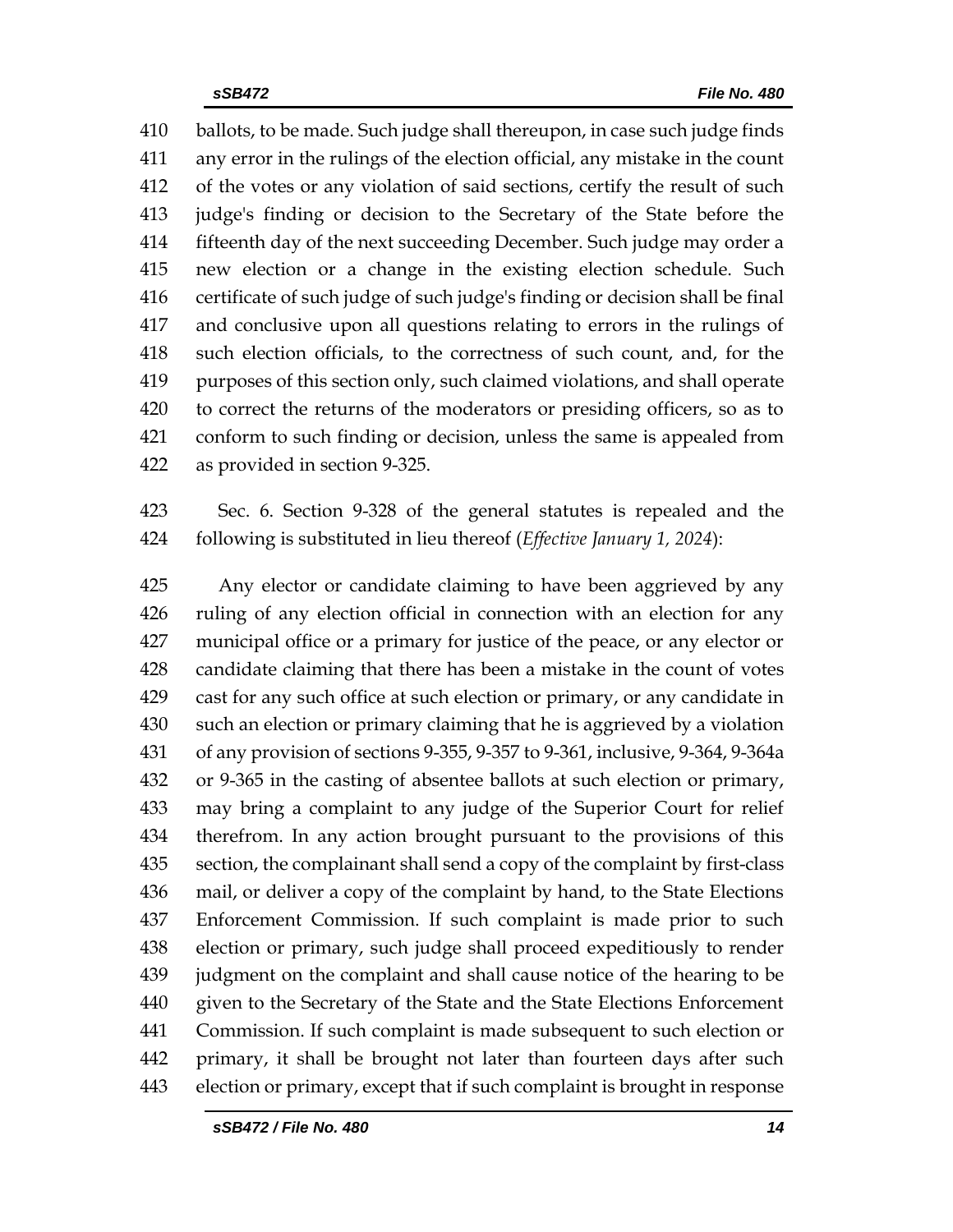to **[**the manual tabulation of paper ballots, authorized**]** an audit conducted pursuant to section 9-320f, as amended by this act, or section 1 of this act, such complaint shall be brought not later than seven days after the close of any such **[**manual tabulation**]** audit, to any judge of the Superior Court, in which he shall set out the claimed errors of the election official, the claimed errors in the count or the claimed violations of said sections. Such judge shall forthwith order a hearing to be had upon such complaint, upon a day not more than five nor less than three days from the making of such order, and shall cause notice of not less than three nor more than five days to be given to any candidate or candidates whose election or nomination may be affected by the decision upon such hearing, to such election official, the Secretary of the State, the State Elections Enforcement Commission and to any other party or parties whom such judge deems proper parties thereto, of the time and place for the hearing upon such complaint. Such judge shall, on the day fixed for such hearing and without unnecessary delay, proceed to hear the parties. If sufficient reason is shown, he may order any voting tabulators to be unlocked or any ballot boxes to be opened and a recount of the votes cast, including absentee ballots, to be made. Such judge shall thereupon, if he finds any error in the rulings of the election official or any mistake in the count of the votes, certify the result of his finding or decision to the Secretary of the State before the tenth day succeeding the conclusion of the hearing. Such judge may order a new election or primary or a change in the existing election schedule. Such certificate of such judge of his finding or decision shall be final and conclusive upon all questions relating to errors in the ruling of such election officials, to the correctness of such count, and, for the purposes of this section only, such claimed violations, and shall operate to correct the returns of the moderators or presiding officers, so as to conform to such finding or decision, except that this section shall not affect the right of appeal to the Supreme Court and it shall not prevent such judge from reserving such questions of law for the advice of the Supreme Court as provided in section 9-325. Such judge may, if necessary, issue his writ of mandamus, requiring the adverse party and those under him to deliver to the complainant the appurtenances of such office, and shall cause his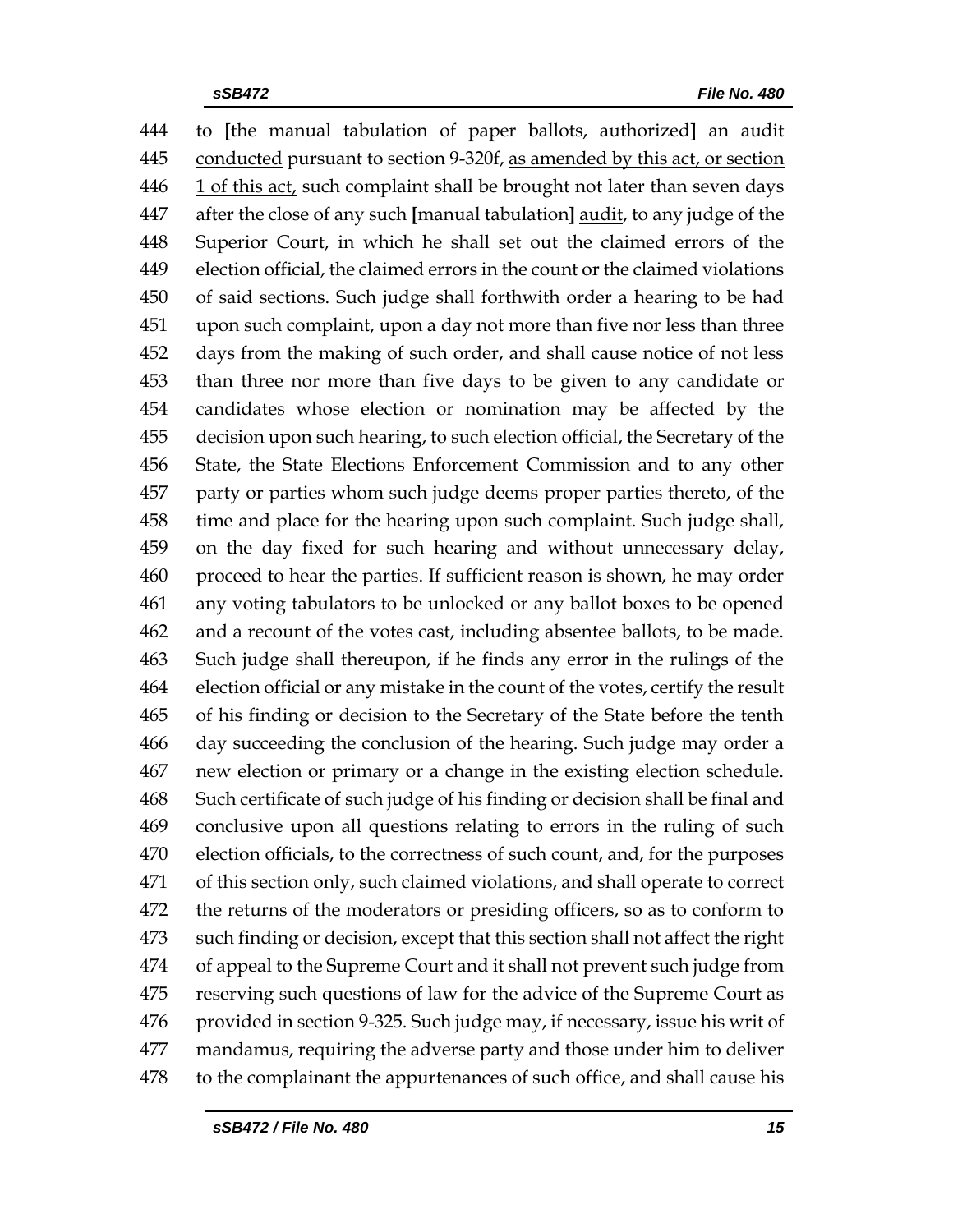finding and decree to be entered on the records of the Superior Court in the proper judicial district.

 Sec. 7. Subsection (a) of section 9-329a of the general statutes is repealed and the following is substituted in lieu thereof (*Effective January 1, 2024*):

 (a) Any (1) elector or candidate aggrieved by a ruling of an election official in connection with any primary held pursuant to (A) section 9- 423, 9-425 or 9-464, or (B) a special act, (2) elector or candidate who alleges that there has been a mistake in the count of the votes cast at such primary, or (3) candidate in such a primary who alleges that he is aggrieved by a violation of any provision of sections 9-355, 9-357 to 9- 361, inclusive, 9-364, 9-364a or 9-365 in the casting of absentee ballots at such primary, may bring his complaint to any judge of the Superior Court for appropriate action. In any action brought pursuant to the provisions of this section, the complainant shall file a certification attached to the complaint indicating that a copy of the complaint has been sent by first-class mail or delivered to the State Elections Enforcement Commission. If such complaint is made prior to such primary such judge shall proceed expeditiously to render judgment on the complaint and shall cause notice of the hearing to be given to the Secretary of the State and the State Elections Enforcement Commission. If such complaint is made subsequent to such primary it shall be brought, not later than fourteen days after such primary, or if such complaint is brought in response to **[**the manual tabulation of paper ballots, described in**]** an audit conducted pursuant to section 9-320f, as amended by this act, or section 1 of this act, such complaint shall be brought, not later than seven days after the close of any such **[**manual tabulation**]** audit, to any judge of the Superior Court.

 Sec. 8. Subsection (b) of section 9-3 of the general statutes is repealed and the following is substituted in lieu thereof (*Effective January 1, 2024*):

 (b) During any municipal, state or federal election, primary or 510 recanvass, or any audit conducted pursuant to section 9-320f, as amended by this act, or section 1 of this act, the Secretary of the State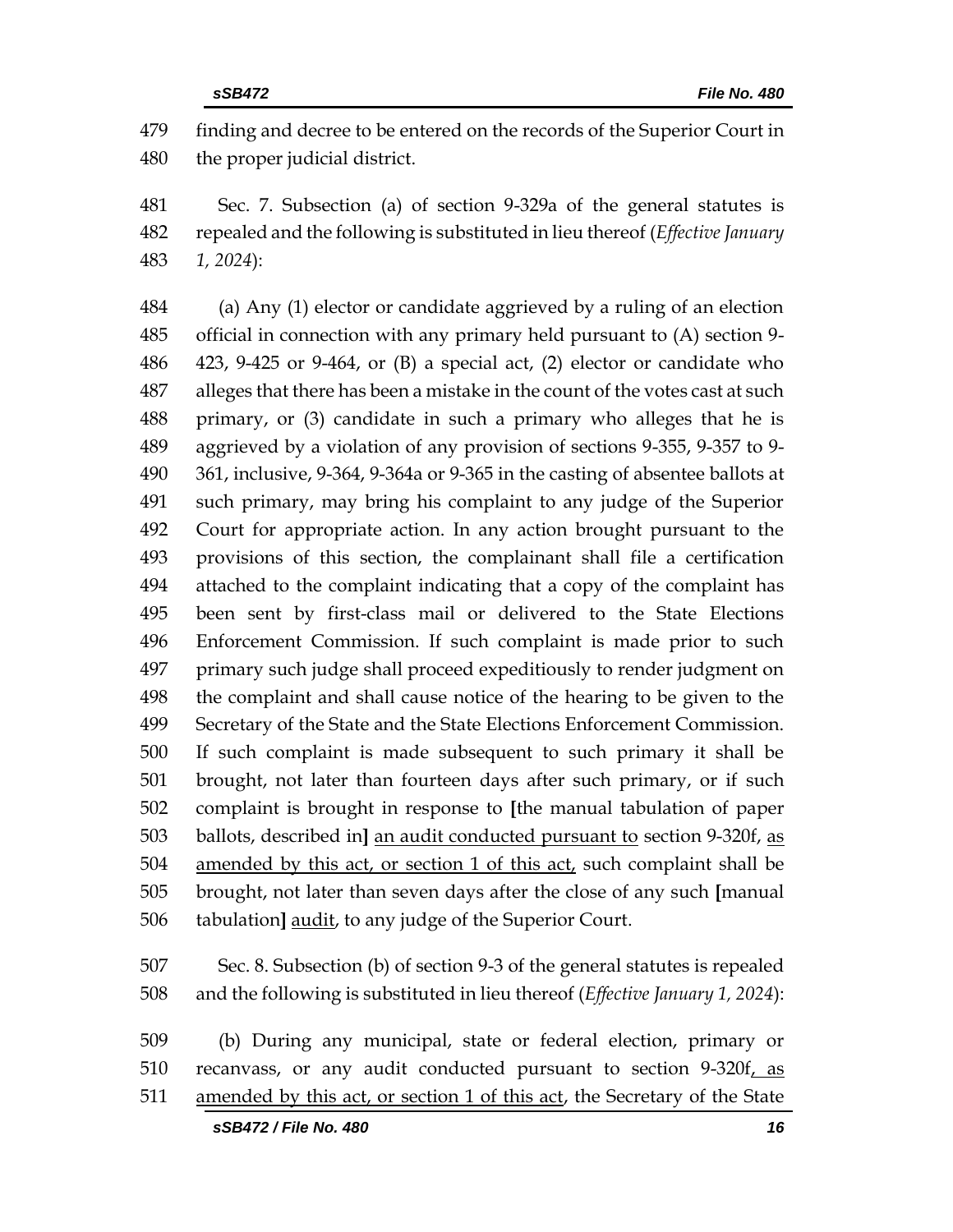may issue an order, whether orally or in writing, to any registrar of voters or moderator to correct any irregularity or impropriety in the conduct of such election, primary or recanvass or audit. Any such order shall be effective upon issuance. As soon as practicable after issuance of an oral order pursuant to this subsection, the Secretary shall reduce such order to writing, cite within such order any applicable provision of law authorizing such order and cause a copy of such written order to be delivered to the individual who is the subject of such order or, in the case that such order was originally issued in writing, issue a subsequent written order that conforms to such requirements. The Superior Court, on application of the Secretary or the Attorney General, may enforce by appropriate decree or process any such order issued pursuant to this subsection.

 Sec. 9. Subdivision (3) of subsection (b) of section 9-229 of the general statutes is repealed and the following is substituted in lieu thereof (*Effective January 1, 2024*):

 (3) The duties of each regional election monitor shall include, but not be limited to: (A) Holding the regional instructional sessions described in subdivision (2) of this subsection; (B) communicating with registrars of voters to assist, to the extent permitted under law, in preparations for and operations of any election, primary or recanvass, or any audit conducted pursuant to section 9-320f, as amended by this act, or section 1 of this act; and (C) transmitting any order issued by the Secretary of the State, pursuant to subsection (b) of section 9-3, as amended by this act.

 Sec. 10. Subsection (a) of section 9-229b of the general statutes is repealed and the following is substituted in lieu thereof (*Effective January 1, 2024*):

 (a) There shall be a regional election monitor within each planning region, as defined in section 4-124i, who shall represent, consult with and act on behalf of the Secretary of the State in preparations for and operations of any election, primary or recanvass, or any audit conducted pursuant to section 9-320f, as amended by this act, or section 1 of this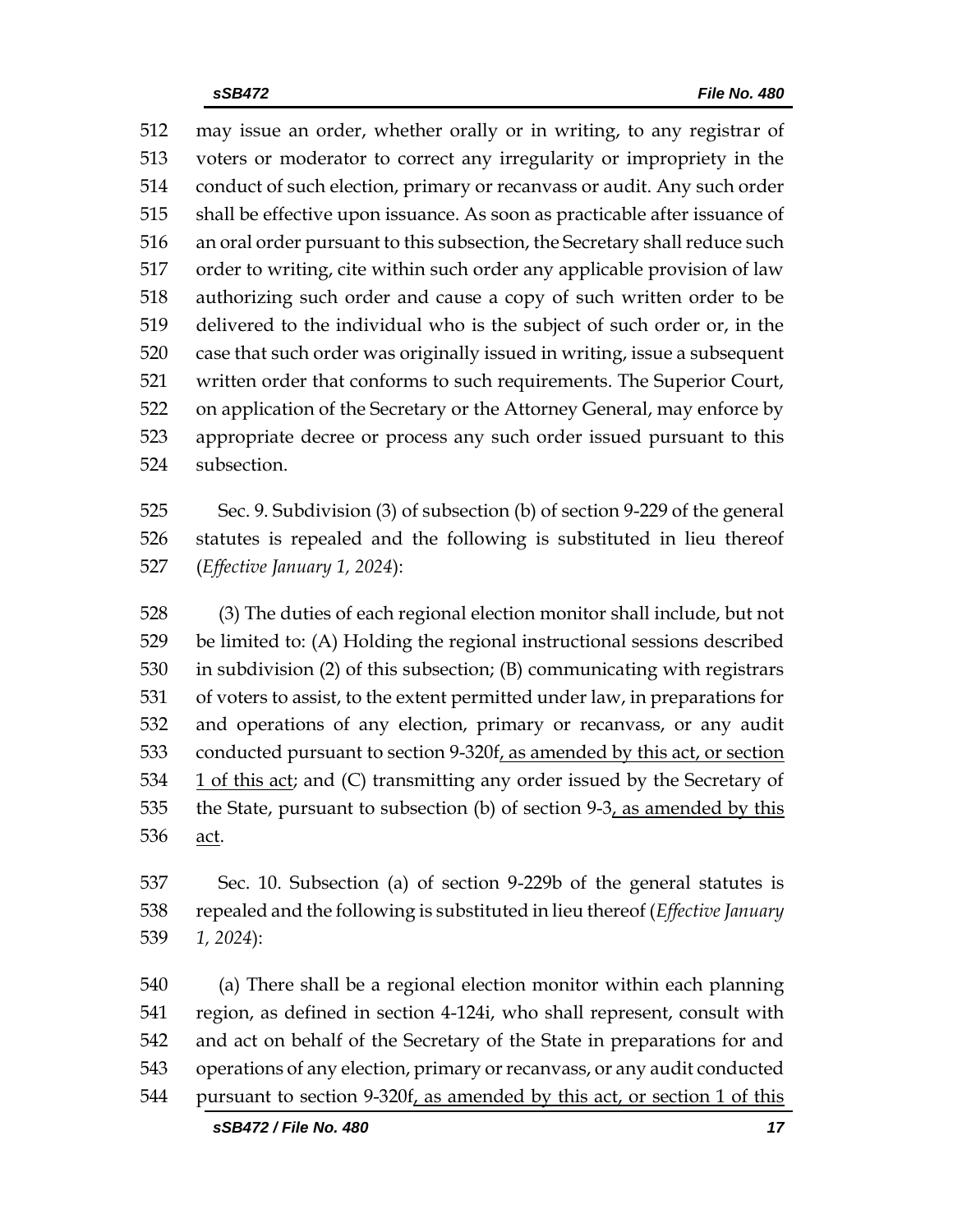act.

 Sec. 11. Section 9-320g of the general statutes is repealed and the following is substituted in lieu thereof (*Effective January 1, 2024*):

 Notwithstanding any provision of this title, the Secretary of the State, in consultation and coordination with The University of Connecticut, may authorize the use of electronic equipment for the purpose of conducting any audit required pursuant to section 9-320f, **[**for any primary or general election held on or after January 1, 2016**]** as amended 553 by this act, or section 1 of this act, provided (1) the Secretary of the State prescribes specifications for (A) the testing, set-up and operation of such equipment, and (B) the training of election officials in the use of such equipment; and (2) the Secretary of the State and The University of Connecticut agree that such equipment is sufficient in quantity to accommodate the total number of audits to be conducted. Nothing in this section shall preclude any candidate or elector from seeking additional remedies pursuant to chapter 149 as a result of any information revealed by such process.

 Sec. 12. (*Effective October 1, 2022*) The Secretary of the State shall establish a pilot program for the conduct of risk-limiting audits at municipal elections in 2023. The Secretary shall randomly select three municipalities for participation in such pilot program, in accordance with the following: (1) One municipality with a population of less than twenty thousand; (2) one municipality with a population of twenty thousand or greater, but less than ninety thousand; and (3) one municipality with a population of ninety thousand or greater. For the purposes of this section, "population" means the estimated number of people according to the most recent version of the State Register and Manual prepared pursuant to section 3-90 of the general statutes.

This act shall take effect as follows and shall amend the following sections:

| Section 1 | 1 January 1, 2024 | New section |
|-----------|-------------------|-------------|
| Sec. 2    | January 1, 2024   | $9 - 320f$  |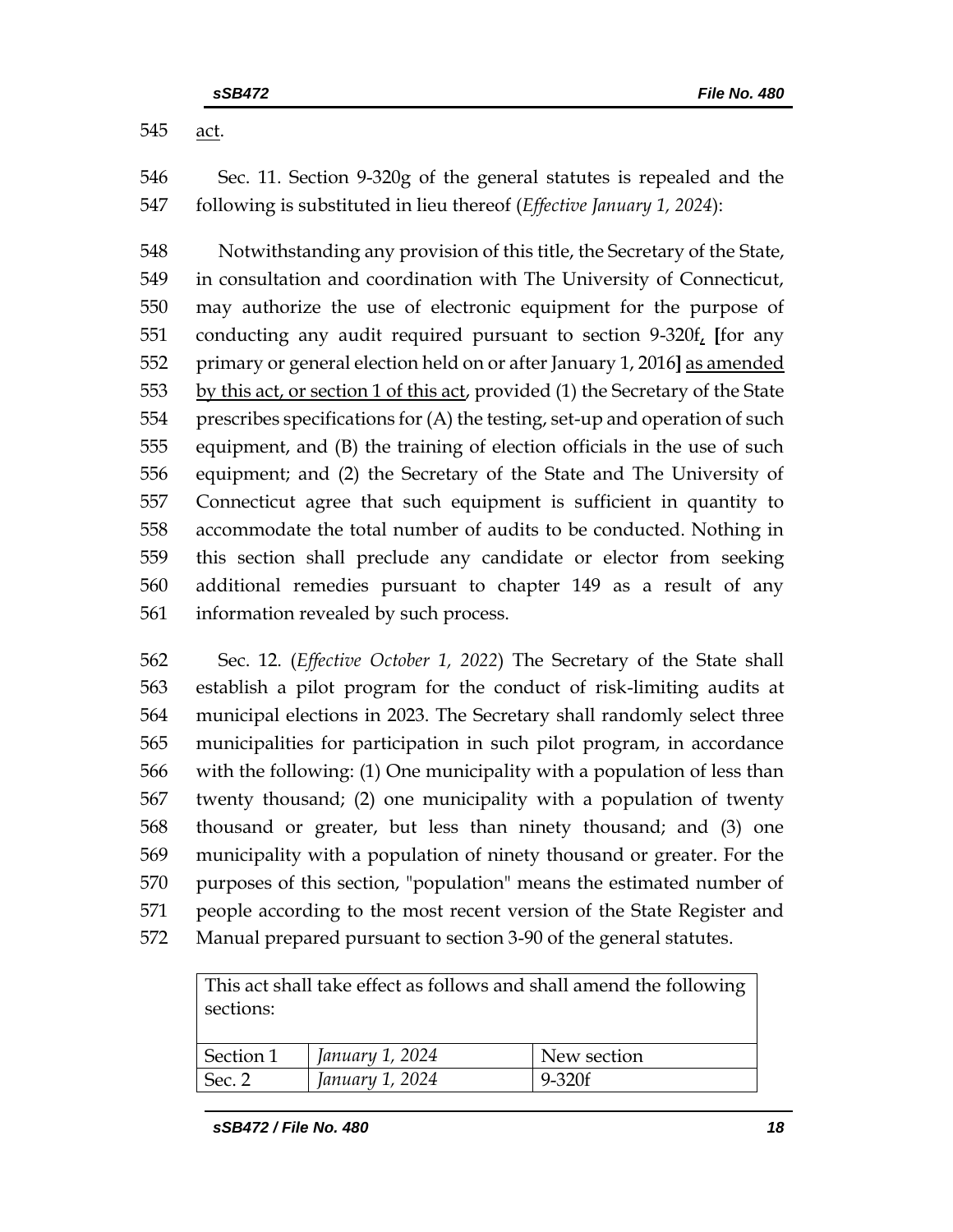| Sec. $3$ | January 1, 2024 | New section   |
|----------|-----------------|---------------|
| Sec. 4   | January 1, 2024 | 9-323         |
| Sec. 5   | January 1, 2024 | 9-324         |
| Sec. 6   | January 1, 2024 | 9-328         |
| Sec. 7   | January 1, 2024 | $9 - 329a(a)$ |
| Sec. 8   | January 1, 2024 | $9 - 3(b)$    |
| Sec. 9   | January 1, 2024 | $9-229(b)(3)$ |
| Sec. 10  | January 1, 2024 | $9-229b(a)$   |
| Sec. 11  | January 1, 2024 | $9 - 320g$    |
| Sec. 12  | October 1, 2022 | New section   |

### *Statement of Legislative Commissioners:*

In Section 1, "or primary" was deleted throughout, "in accordance with" was changed to "as described in" in Subsec. (d), "subsection (g)" was changed to "subsection (f)" in Subsec. (h) and "prescribed" was changed to "described" in Subsec. (k) for accuracy.

*GAE Joint Favorable Subst.*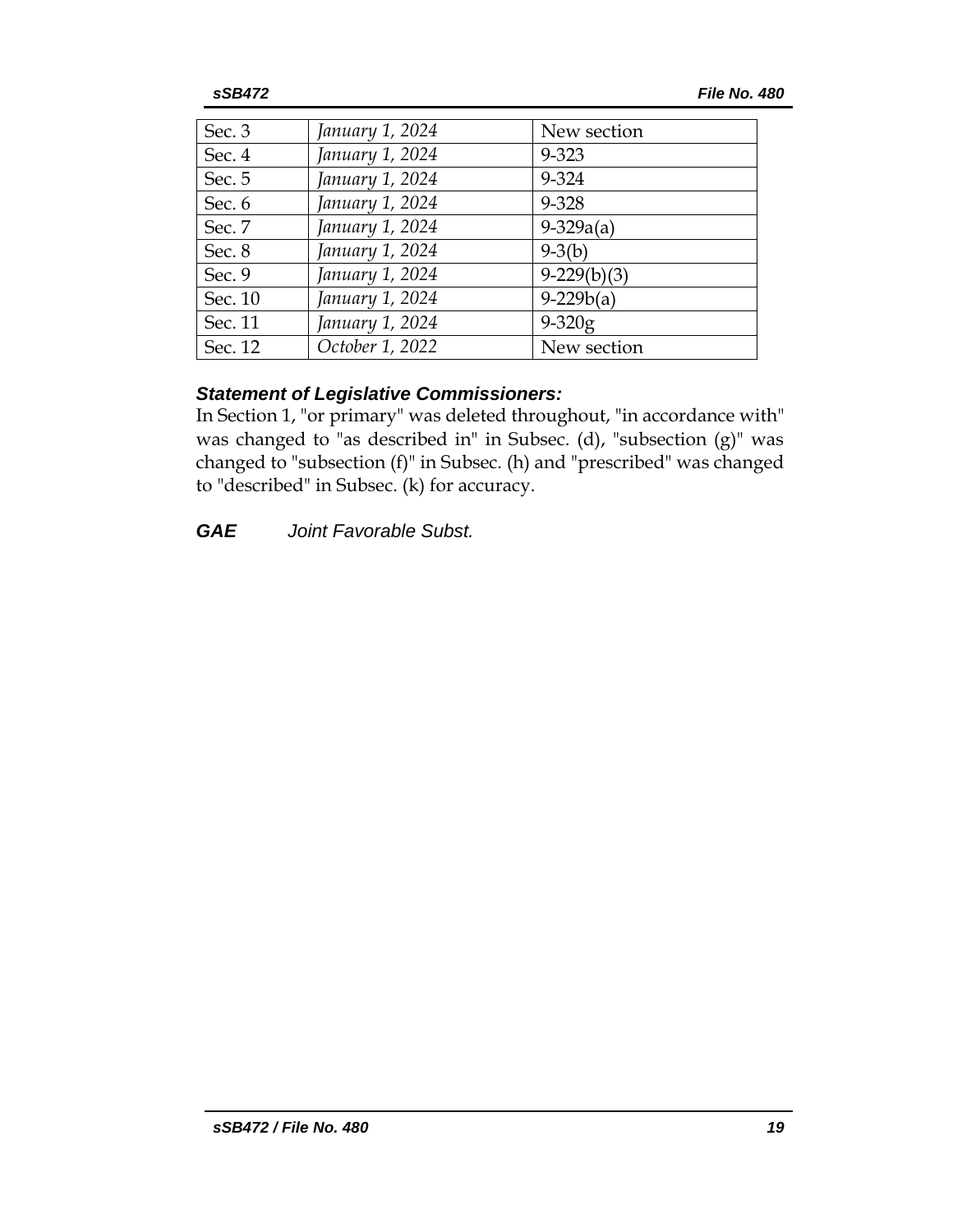*The following Fiscal Impact Statement and Bill Analysis are prepared for the benefit of the members of the General Assembly, solely for purposes of information, summarization and explanation and do not represent the intent of the General Assembly or either chamber thereof for any purpose. In general,*  fiscal impacts are based upon a variety of informational sources, including the analyst's professional *knowledge. Whenever applicable, agency data is consulted as part of the analysis, however final products do not necessarily reflect an assessment from any specific department.*

### *OFA Fiscal Note*

#### *State Impact:*

| <b>Fund-Effect</b> | FY 23 \$  | FY 24 \$  |
|--------------------|-----------|-----------|
| GF - Potential     | See Below | See Below |
| Cost               |           |           |
| Various - Cost     | 625,000   | 400,000   |
|                    |           |           |

Note: GF=General Fund; Various=Various

#### *Municipal Impact:*

| <b>Municipalities</b>  | Effect | FY 23 \$  | FY 24 \$  |
|------------------------|--------|-----------|-----------|
| Various Municipalities | Cost   | See Below | See Below |

### *Explanation*

This bill implements risk-limiting audits by January 1, 2024 for state elections but maintains the existing post-election audit process for federal and state primaries and municipal elections. The bill is anticipated to result in costs to municipalities and the University of Connecticut, and potential costs to the Secretary of the State (SOTS), as described below.

The bill allows the (SOTS) to prescribe instructions for the registrars of voters to conduct the risk-limiting audits. Under this bill, election officials who participate in administering and conducting risk-limiting audits must be compensated at the municipality's standard rate of pay for electors. These requirements will result in various costs to municipalities beginning in FY 24. The extent of the cost will depend on the requirements of the risk-limiting audit and the level of compensation for the election officials.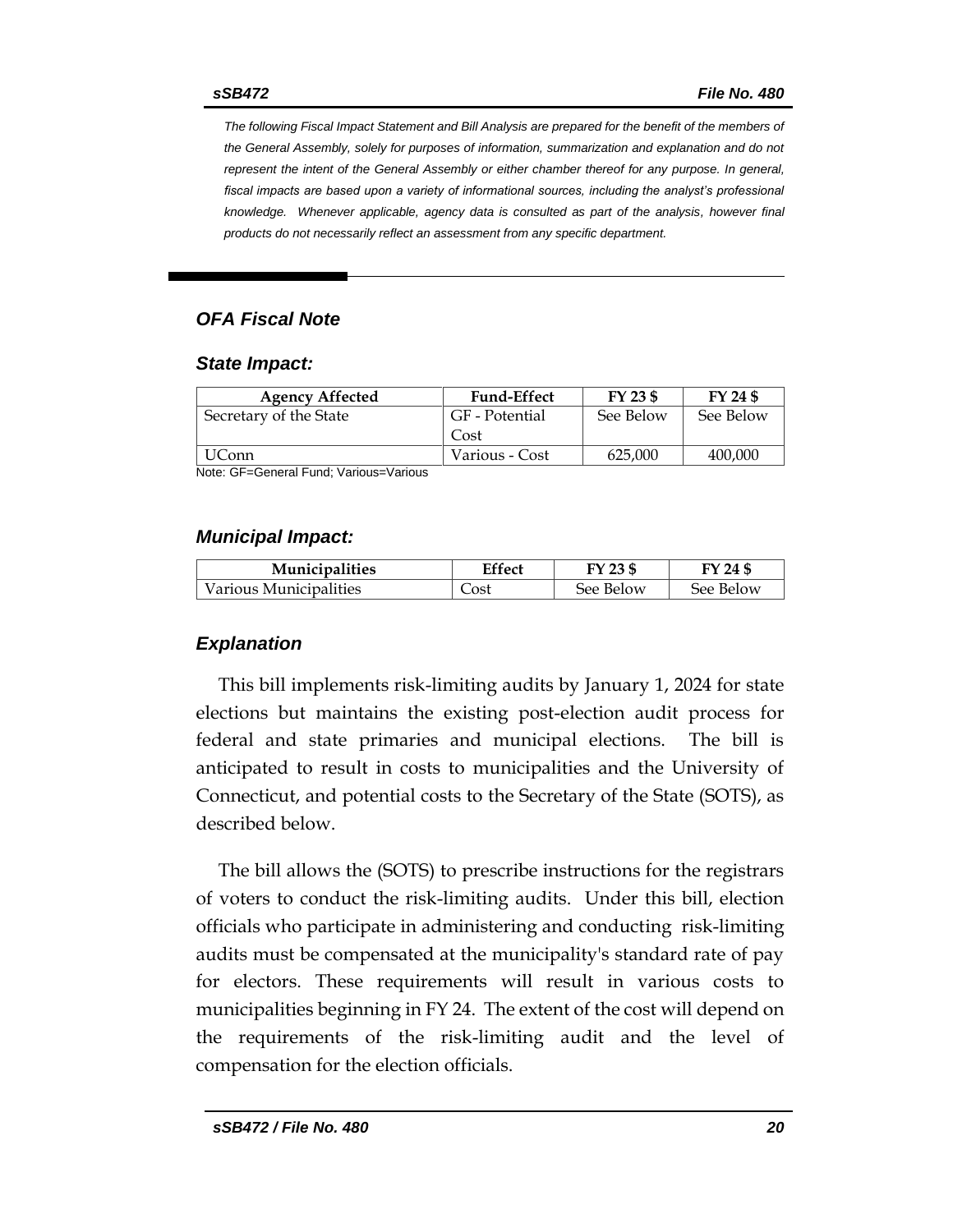The bill expands the University of Connecticut's post-election responsibilities to include risk-limiting audits, which is estimated to result in costs of at least \$625,000 in FY 23 and \$400,000 in FY 24, as well as additional costs in the out years. It is anticipated that the FY 23 costs will consist of an estimated \$600,000 in personnel costs (including fringe benefits), for two new personnel (a Principal Investigator and an Engineer) and supplementary time from existing staff. Additionally, \$25,000 in equipment and travel expenses are expected. After the year of start-up, costs will decline to approximately \$400,000 in FY 24 and FY 25, then remain at approximately \$225,000 annually thereafter. These costs may be borne by either the General Fund or the university's other revenues (e.g., tuition). If wage costs are funded through the General Fund, then the fringe benefits costs will be incurred within the Office of the State Comptroller.

The bill also expands the SOTS's responsibility to include risklimiting audits. The SOTS may incur costs for additional staff and technology depending on the extent of these responsibilities.

Additionally, the bill establishes a pilot program to conduct risklimiting audits at municipal elections in 2023. The pilot program will consist of three municipalities, randomly selected by the SOTS. This may result in various costs in FY 23 to each municipality selected.

### *The Out Years*

The annualized ongoing fiscal impact identified above would continue into the future subject to inflation.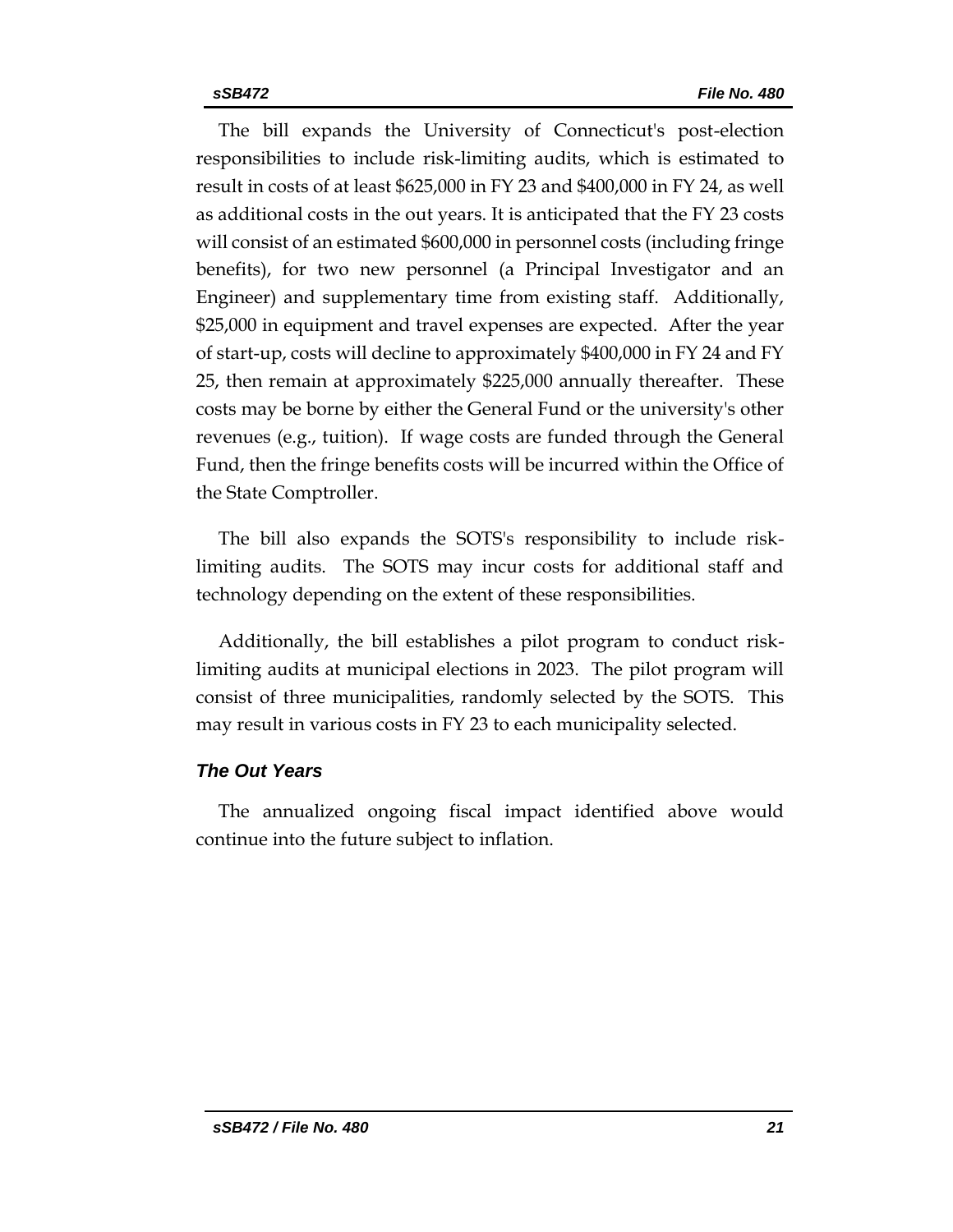### **OLR Bill Analysis sSB 472**

### *AN ACT CONCERNING THE RECOMMENDATIONS OF THE RISK-LIMITING AUDITS WORKING GROUP.*

### **SUMMARY**

This bill implements risk-limiting audits (RLAs) for state elections but generally maintains the existing post-election audit process for federal and state primaries and municipal elections. RLAs are publicly verifiable auditing procedures that manually examine a statistical sample of paper ballots and guaranty a specified risk limit, which the bill caps at 5%.

To accomplish this, the bill establishes the general scope and procedures for RLAs, such as (1) outlining election officials' duties and the affected public offices, (2) creating ballot manifests, and (3) applying existing provisions for post-election audits to RLAs (e.g., provisions on using electronic equipment and voting tabulators and how to address election contests). The bill requires the secretary of the state (SOTS) to prescribe instructions and procedures for conducting the audits. It also allows her to adopt associated regulations.

The bill also establishes a pilot program to conduct RLAs at municipal elections in 2023. It requires SOTS to randomly select three municipalities for the program, with one municipality for each of the following population ranges (i.e., the estimated number from the most recent State Register and Manual): (1) less than 20,000; (2) 20,000-89,999; and (3) 90,000 or greater (§ 12).

Lastly, the bill makes minor, technical, and conforming changes.

EFFECTIVE DATE: January 1, 2024, except the provision establishing the pilot program for the 2023 municipal election is effective October 1, 2022.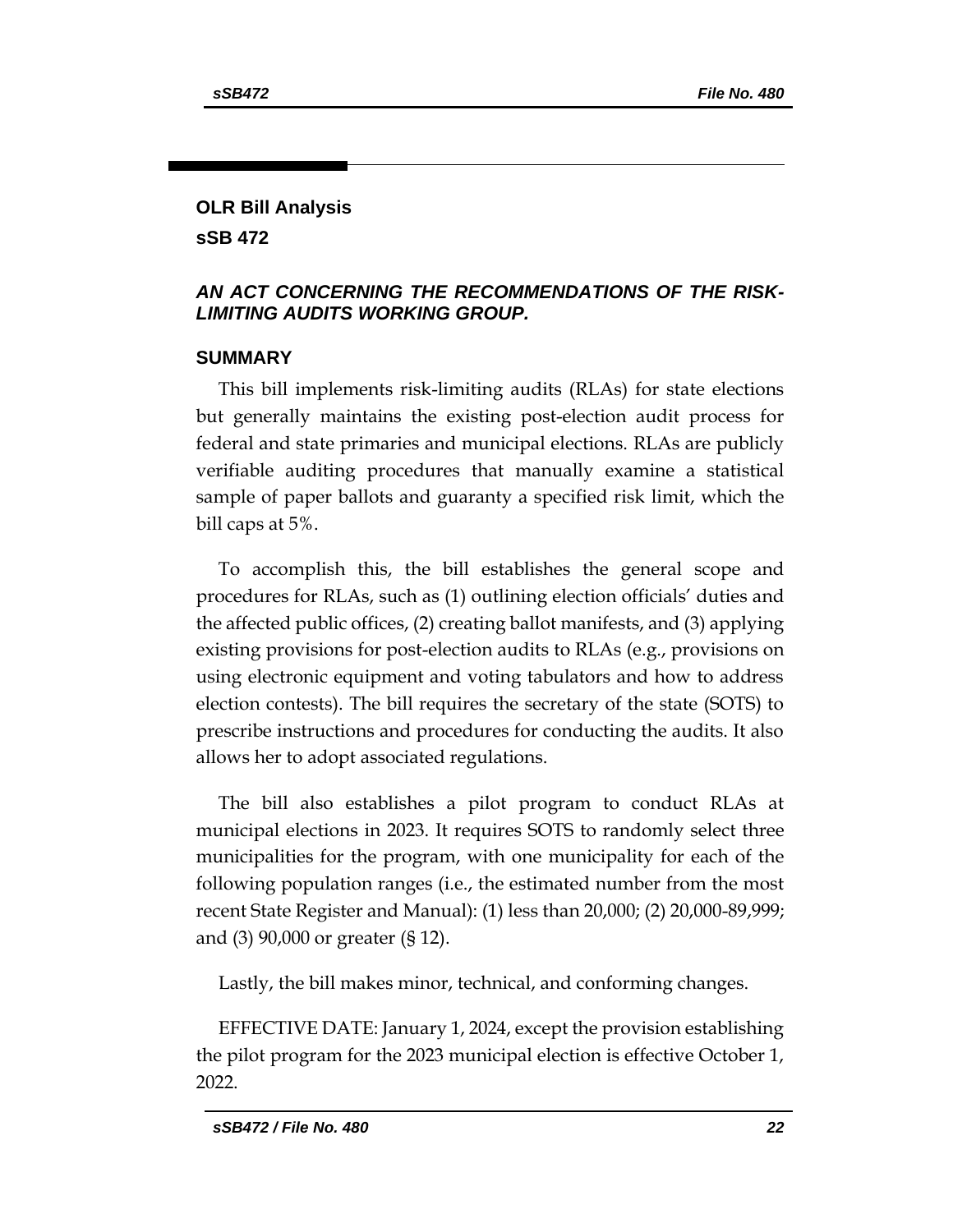# **RISK-LIMITING AUDIT SCOPE**

### *Definitions*

The bill requires registrars of voters to conduct RLAs for state elections, instead of the current post-election audit process. Federal and state primaries, as well as municipal elections, remain subject to existing auditing requirements (see BACKGROUND). Under the bill, an RLA is a publicly verifiable auditing procedure that (1) manually examines a statistical sample of paper ballots, which reflect the intents of the voters who cast the ballots; (2) produces an outcome of either "ACCEPTABLE" or "INCONCLUSIVE"; and (3) guaranties a specified risk limit.

The "risk limit" is the maximum probability that an audit would produce an outcome of "ACCEPTABLE" when there is a disagreement between the person declared elected and the person who received the most votes as determined by the paper ballots (i.e., the percentage chance an RLA will fail to catch that the reported results are incorrect). Under the bill, the risk limit for RLAs is capped at 5% (presumably, the secretary will set the specific limit in her prescribed procedures or in regulation, see below).

### *Covered Offices*

Under the bill, an RLA must be conducted on the election outcomes for the following offices:

- 1. presidential elector;
- 2. all applicable state offices (i.e., those for which all electors of the state may vote, including Governor, Lieutenant Governor, Secretary, Treasurer, Comptroller, Attorney General, and senator in Congress);
- 3. at least one representative in Congress, selected by random draw;
- 4. at least 5% of the General Assembly, selected by random draw; and
- 5. any other office federal law requires to be audited.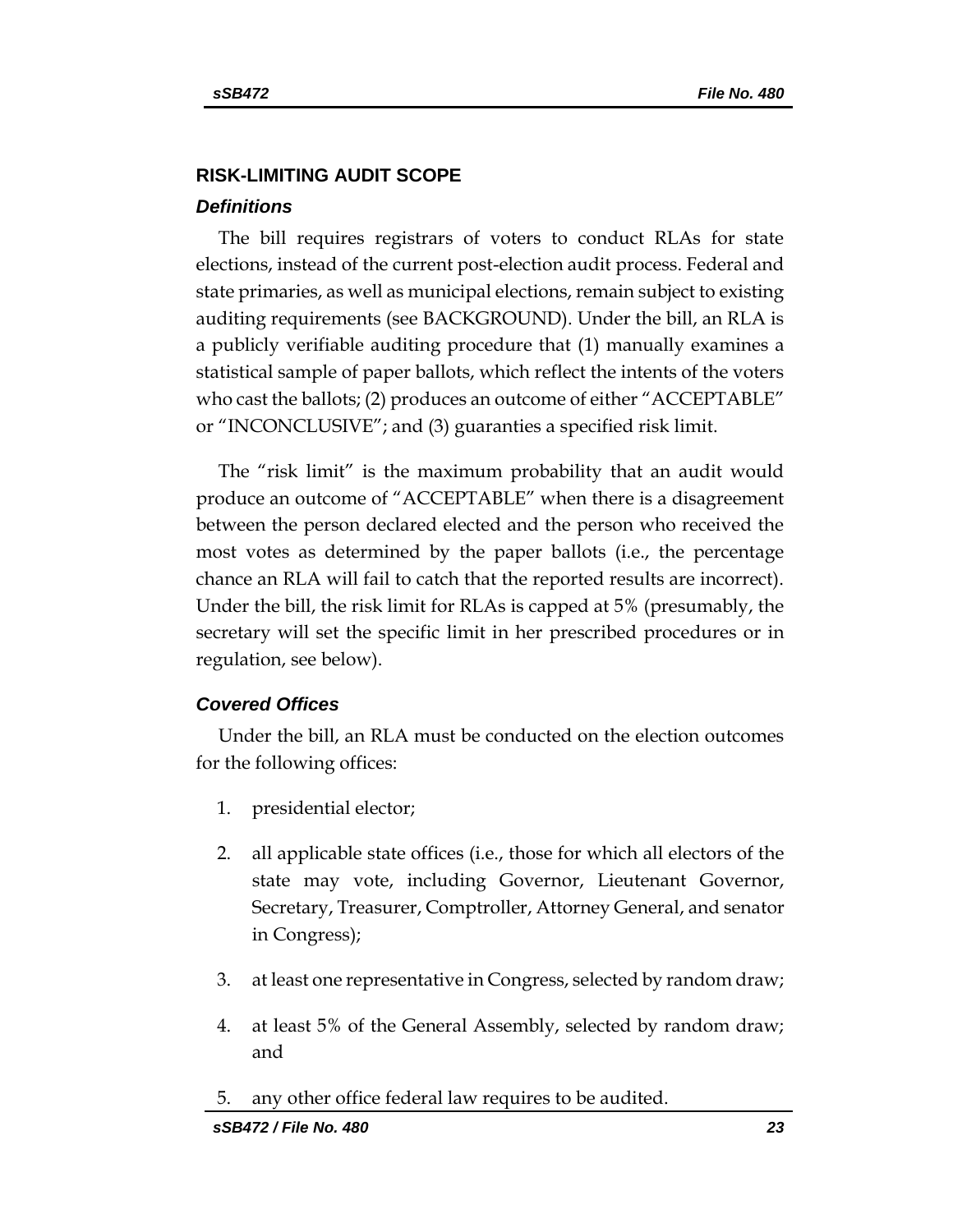If an office of a representative in Congress or state legislator is subject to recanvass or an election contest, the secretary must ensure that office is selected for an RLA. The bill requires the random draws to be open to the public.

# **RISK-LIMITING AUDIT PROCEDURES** *Pre-Audit Ballot Manifests*

The bill requires election officials to create ballot manifests for subsequent use at RLAs following procedures established by SOTS and open to public observation. Although not defined by the bill, a "ballot manifest" is generally a detailed description of how the ballots are stored and organized, listing at minimum the physical location of every ballot cast in the election so that individual ballots or batches of ballot cards can be found, retrieved, and examined manually.

Under the bill, a ballot manifest must be created by manually verifying and recording the number of ballots cast that comprise the result publicly announced by the moderator. The manifests must be created by:

- 1. election officials in each polling place within 72 hours after the polls close,
- 2. absentee ballot counters in each central counting location within 72 hours after the polls close, and
- 3. recanvass officials within 24 hours after completing any recanvass in a voting district for a state election.

Under the bill, the moderator must submit a ballot manifest to the registrars of voters immediately after creating it. The registrars must then submit it to SOTS before the designated day to begin an RLA.

### *Designated Day*

Similar to post-election audits, the bill requires the secretary to designate a day for an RLA to begin, which must be at least (1) 15 days after the state election but (2) two business days before the canvass of votes. Each audit must have advance notice and be open to the public.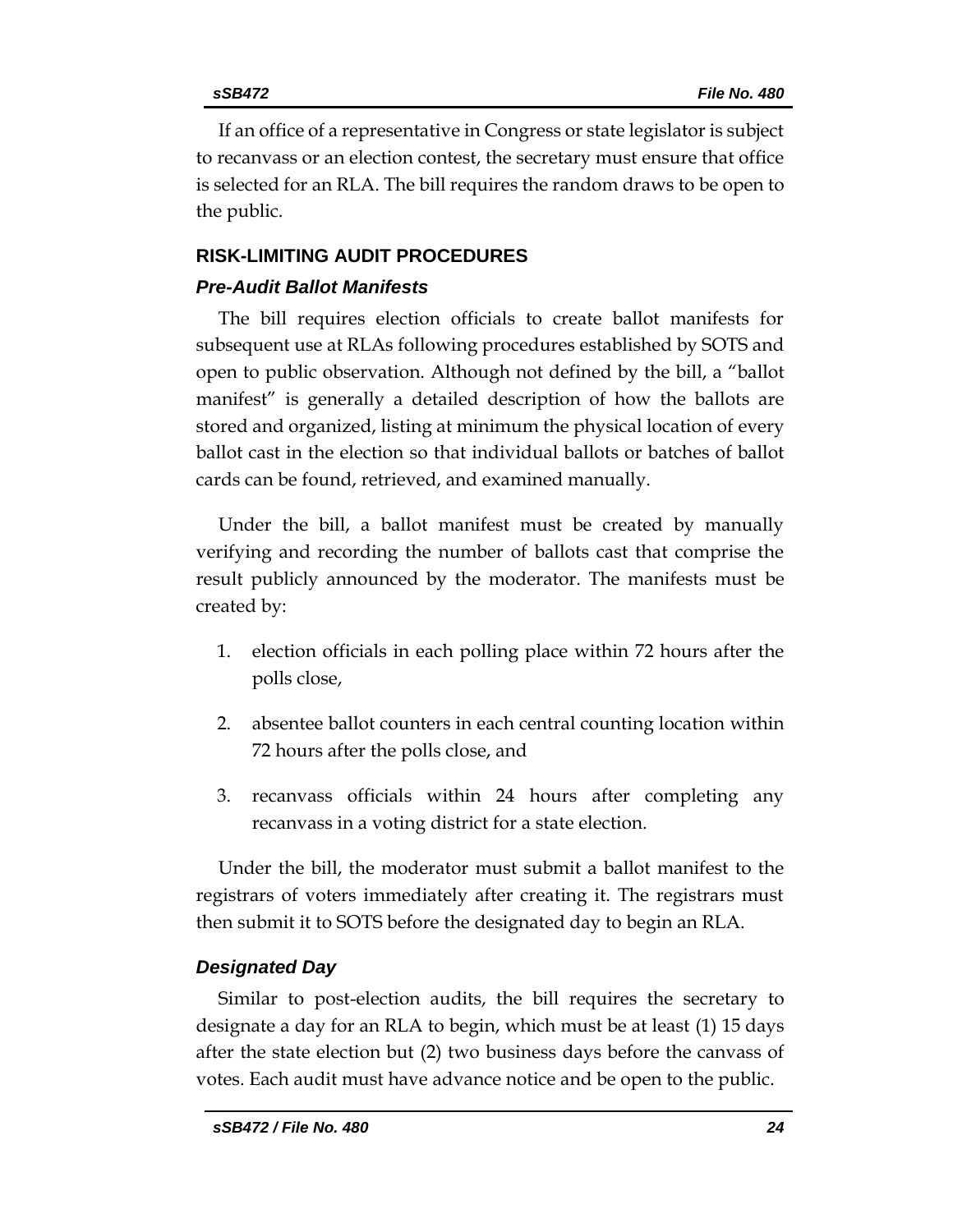### *Conducting an Audit*

Under the bill, registrars of voters must conduct the RLAs and SOTS must prescribe instructions and procedures for conducting them, consistent for all offices. The bill also allows her to adopt necessary regulations for the audits and to establish guidelines for expanded audits when audit results cannot be reconciled with the outcome of the person declared elected by having the greatest number of votes, as determined by the paper ballots (i.e., the "reported results").

If an RLA for a particular office is "INCONCLUSIVE," the secretary must order a manual recount of all ballots cast for that office. She may also issue an order, as under current law, to correct any irregularity or impropriety from an RLA.

### *Reporting Results*

As under current law, all audit results, including RLAs, must be filed with the secretary on a form she prescribes. The secretary must immediately forward the results to UConn, which must analyze the results and submit a written report describing any identified concerns to the secretary. Instead of the secretary forwarding the original report to the State Elections Enforcement Commission (SEEC), as currently required, the bill requires her to transmit to SEEC a copy of UConn's written report, whether for RLAs or post-election audits.

### *Electronic Equipment and Voting Tabulators*

The bill extends several of existing law's provisions on using electronic equipment and voting tabulators in post-election audits to also cover RLAs (CGS §§ 9-320f & 9-320g). Principally, it:

- 1. allows the secretary, after consulting with UConn, to authorize the use of electronic equipment;
- 2. requires her to have access to the code in any voting machine if a problem is discovered due to an RLA;
- 3. directs her or her designee to examine and recertify a tabulator if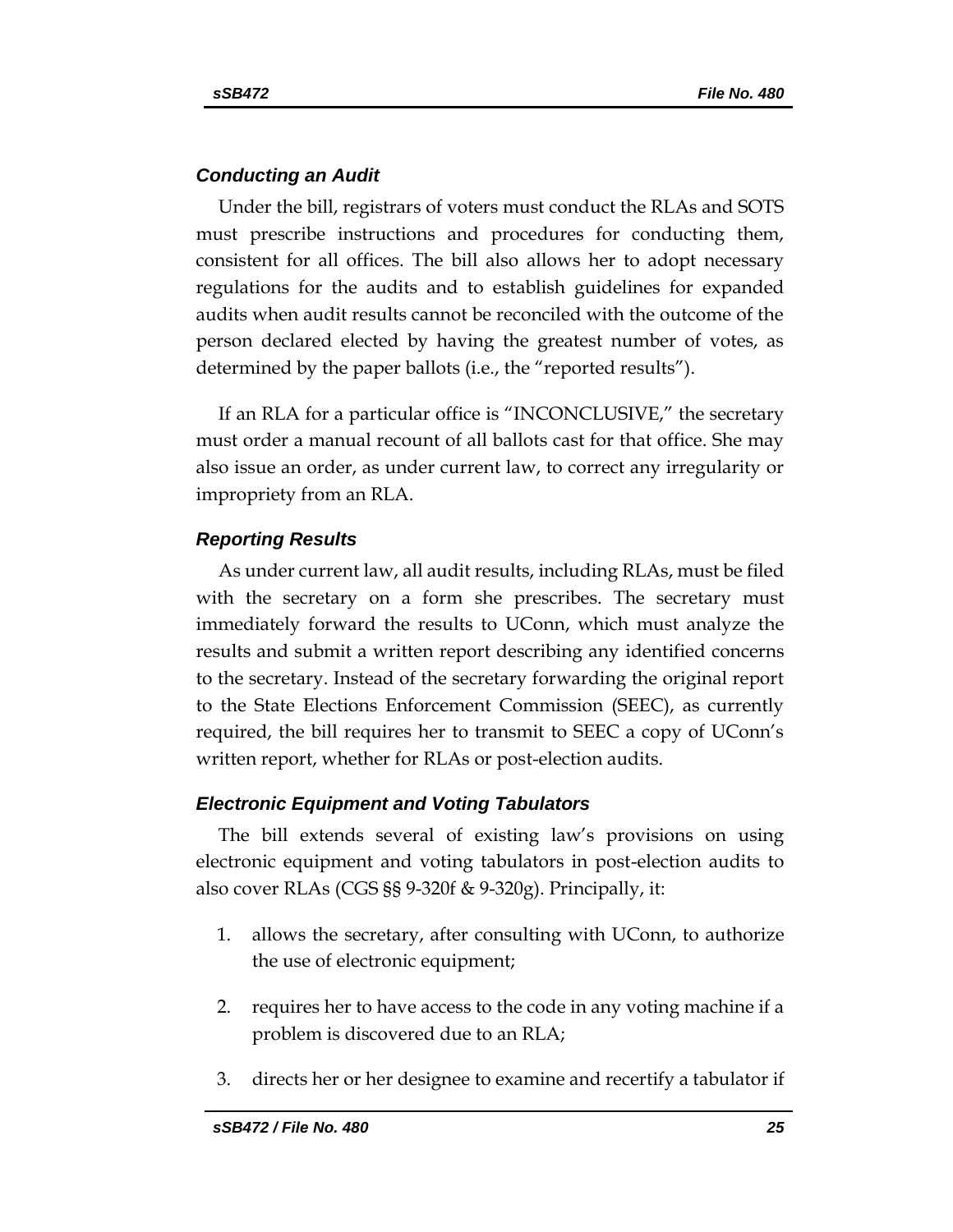UConn's written report indicates that it failed to record votes accurately and in accordance with state law;

- 4. requires preserving and returning paper ballots used in an RLA to their designated receptacle (e.g., ballots must be returned to the ballot box, securely sealed, and locked);
- 5. requires the secretary, if audit officials cannot reconcile the audit results with the reported results, to investigate voting tabulators as needed to determine if they must be (a) decertified or (b) examined and recertified; and
- 6. authorizes the secretary or a court with competent jurisdiction to issue an order to (a) keep a voting tabulator locked for a longer period than prescribed by law and (b) have a tabulator audited by a person they designate.

By law, if the secretary produces a report on the investigation it must be filed with SEEC, which may investigate further to determine if there was an election law violation. SEEC may also issue orders (see 6, above) if they receive this report. If the machine in question is an optical scan voting system, an order to lock it must include the tabulator, memory card, and all other components and processes used in its programming.

# **ELECTION OFFICIALS**

# *Compensation*

Under the bill, municipalities must compensate election officials who participate in administering and conducting an RLA at the municipality's standard rate of pay for elections.

# *Regional Election Monitors*

As with post-election audits, the bill requires regional election monitors to (1) represent, consult with, and act on the secretary's behalf for RLA preparation and operation and (2) communicate with and help registrars of voters to prepare and implement the audits.

# **ELECTION COMPLAINTS AND EVIDENCE**

Like post-election audits, the bill requires RLA reported results to be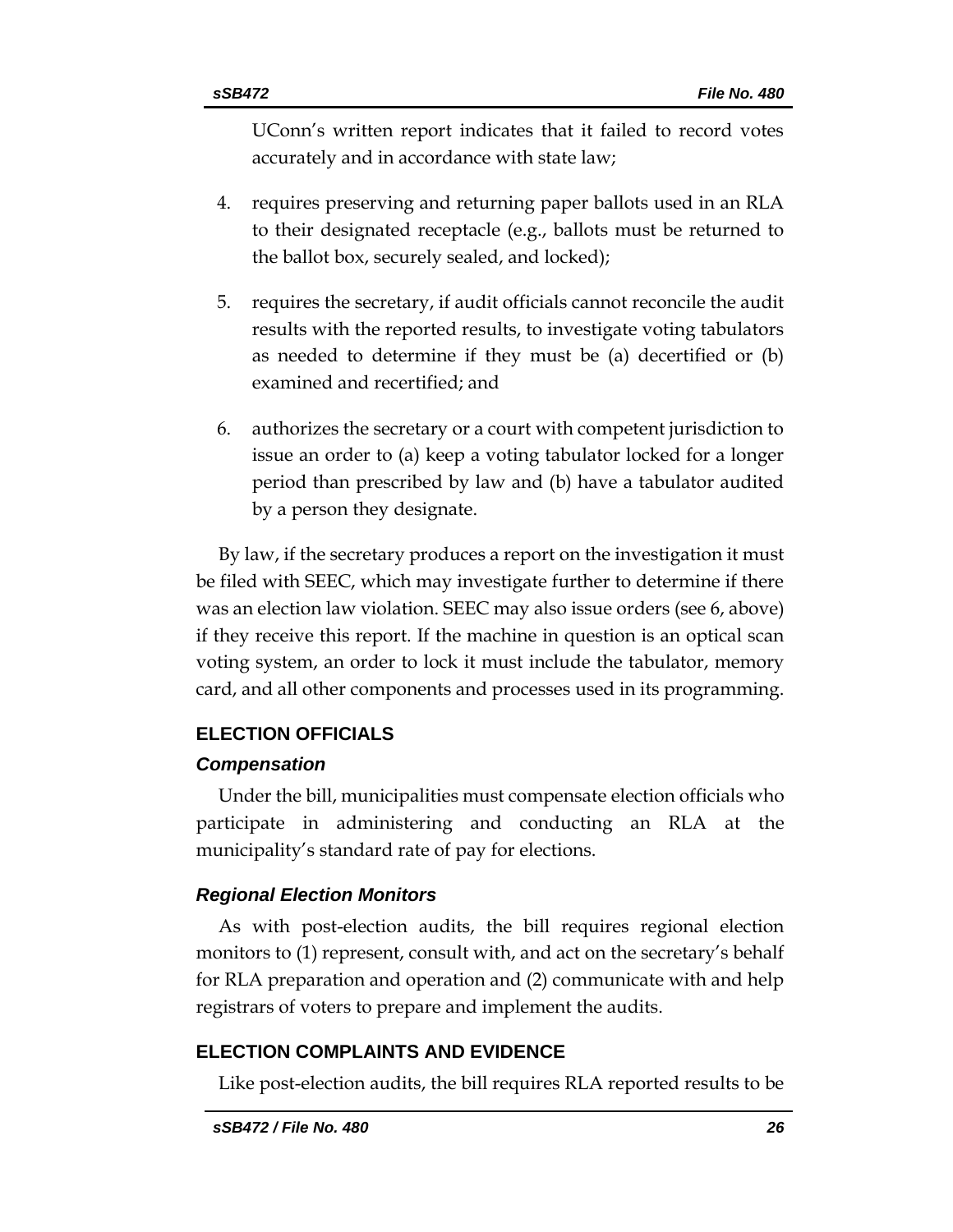open to public inspection and allows them to be used as prima facie evidence of an irregularity for a contested election or other cause of action from an election. It also specifies that an action or complaint may be brought in response to any state election audit, not just manual tabulations of paper ballots.

The bill specifies that its RLA provisions do not preclude a candidate or elector from seeking other existing remedies for contested elections.

#### **BACKGROUND**

#### *Post-Election Audit Procedure*

Under current law, the secretary must audit at least 5% of the state's voting districts (i.e., polling locations), selected at random after a federal, state, or municipal regular election or primary. Audits must be noticed in advance and open for public observation. Registrars of voters must conduct the audits by hand unless the secretary, in consultation with UConn, authorizes them to be conducted electronically (CGS § 9- 320f, as amended by PA 21-2, June Special Session).

During the post-election audit, registrars tally the paper ballots cast by voters and counted by each optical scan voting tabulator subject to the audit. Once complete, they compare their results with the reported results. Registrars must report the audit results on a secretaryprescribed form with the total number of ballots counted and the total votes for each audited candidate, broken down by whether the ballot was properly or improperly completed.

After a post-election audit, the secretary must order a recount (i.e., recanvass) for an office if there is a discrepancy that could affect its outcome. (If the secretary is a candidate on the ballot that is subject to an audit, SEEC orders the recount.) For this purpose, a "discrepancy" is a difference between the voting tabulator and audit vote counts that exceeds 0.5% of the lower total, where the difference cannot be resolved through an accounting of ballots that were improperly marked (CGS § 9-320 $f(f)$  & (o)).

#### **COMMITTEE ACTION**

Government Administration and Elections Committee